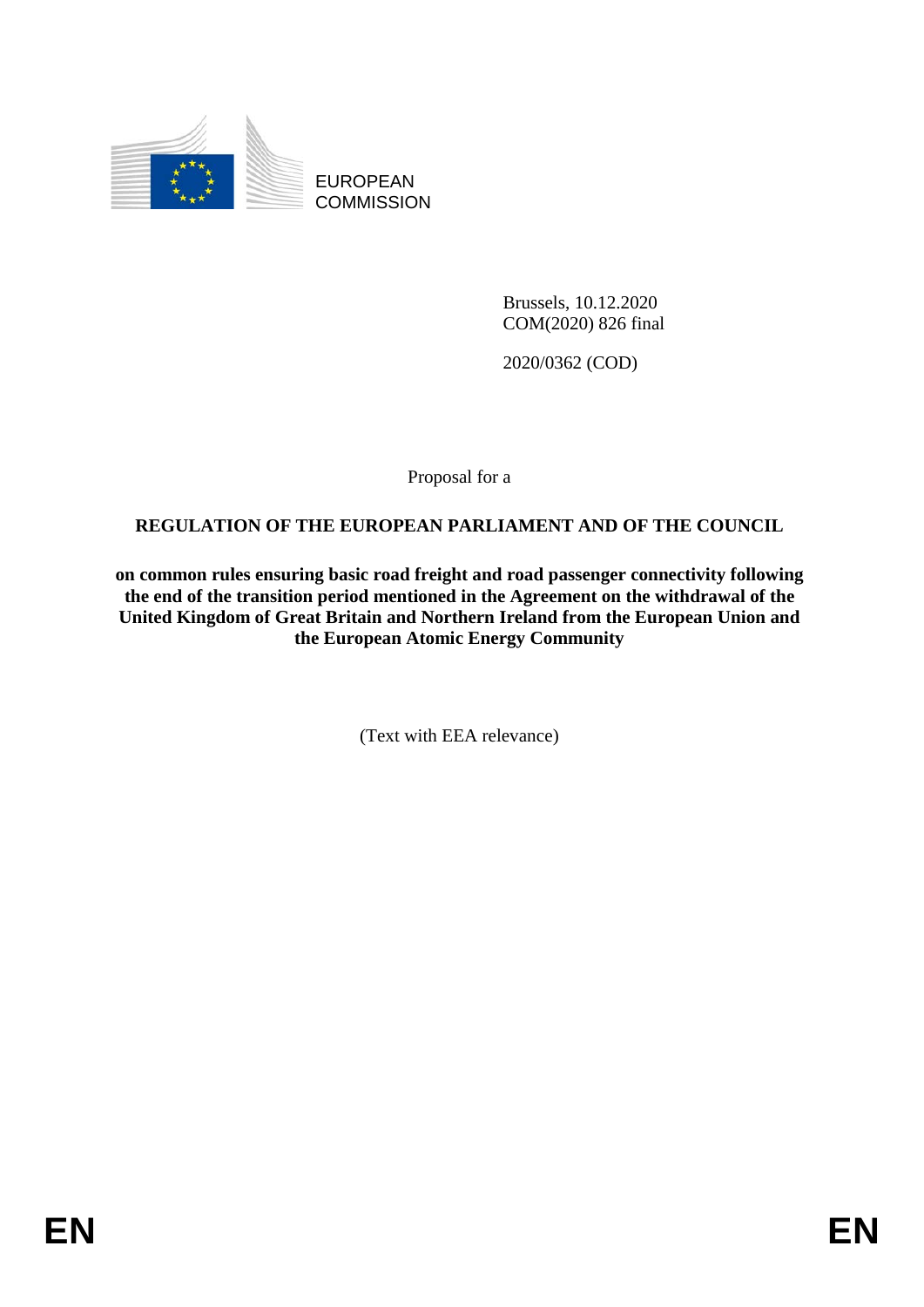## **EXPLANATORY MEMORANDUM**

## **1. CONTEXT OF THE PROPOSAL**

#### **• Reasons for and objectives of the proposal**

Since 1 February 2020, the United Kingdom has withdrawn from the Union pursuant to Article 50 of the Treaty on European Union. The Agreement on the withdrawal of the United Kingdom of Great Britain and Northern Ireland from the European Union and the European Atomic Energy Community<sup>[1](#page-1-0)</sup> ('the Withdrawal Agreement') was concluded by the Union by Council Decision (EU)  $2020/135^2$  $2020/135^2$  and entered into force on 1 February 2020. The transition period referred to in Article 126 of the Withdrawal Agreement, during which Union law continues to apply to and in the United Kingdom in accordance with Article 127 of that agreement, ends on 31 December 2020.

On 25 February 2020, the Council adopted Decision (EU, Euratom) 2020/266 authorising the opening of negotiations with the United Kingdom of Great Britain and Northern Ireland for a new partnership agreement.<sup>[3](#page-1-2)</sup> As implied by the negotiation directives, the authorisation covers inter alia the elements needed to address comprehensively the road transport relationship with the United Kingdom after the end of the transition period.

However, it is uncertain whether an agreement between the Union and the United Kingdom governing their future relationship in this area will have entered into force by the end of that period.

All rights and obligations ensuing from Union law in respect of access to the road transport market, as established by Regulation (EC) No  $1072/2009<sup>4</sup>$  $1072/2009<sup>4</sup>$  $1072/2009<sup>4</sup>$  and Regulation (EC) No 1073/2009[5](#page-1-4) , will end on 31 December 2020, when the transition period established by the Withdrawal Agreement will expire. This will result in the loss of validity of Community licences issued by the United Kingdom to road haulage operators and to bus and coach operators, and thereby loss of access to the Union's road haulage and passengers market for holders of such licences. Similarly, European Union road haulage and bus and coach operators, on the basis of the existing Community licences, will equally lose automatic access to the United Kingdom's road freight and passenger transport market.

It follows that, in the absence of an agreement between the Union and the United Kingdom governing the matter, after the end of the transition period, the multilateral quota system of the European Conference of Ministers of Transport (ECMT) would become the only available legal framework on which the continuation of road freight transport services could be based, subject to the possession of an ECMT permit. A vehicle equipped with an ECMT permit may carry goods between any of the 43 countries participating in the system, among which are 26 of the EU Member States (all but Cyprus), the United Kingdom, and 16 other countries.

<span id="page-1-0"></span> <sup>1</sup> OJ L 29, 31.1.2020, p. 7.

<span id="page-1-1"></span><sup>2</sup> Council Decision (EU) 2020/135 of 30 January 2020 on the conclusion of the Agreement on the withdrawal of the United Kingdom of Great Britain and Northern Ireland from the European Union and the European Atomic Energy Community (OJ L 29, 31.1.2020, p. 1).

 $\frac{3}{4}$  OJ L 58, 27.2.2020, p. 53

<span id="page-1-3"></span><span id="page-1-2"></span><sup>4</sup> Regulation (EC) No 1072/2009 of the European Parliament and of the Council of 21 October 2009 on common rules for access to the international road haulage market (OJ L 300, 14.11.2009, p. 72).

<span id="page-1-4"></span><sup>&</sup>lt;sup>5</sup> Regulation (EC) No 1073/2009 of the European Parliament and of the Council of 21 October 2009 on common rules for access to the international market for coach and bus services, and amending Regulation (EC) No 561/2006 (OJ L 300, 14.11.2009, p. 88).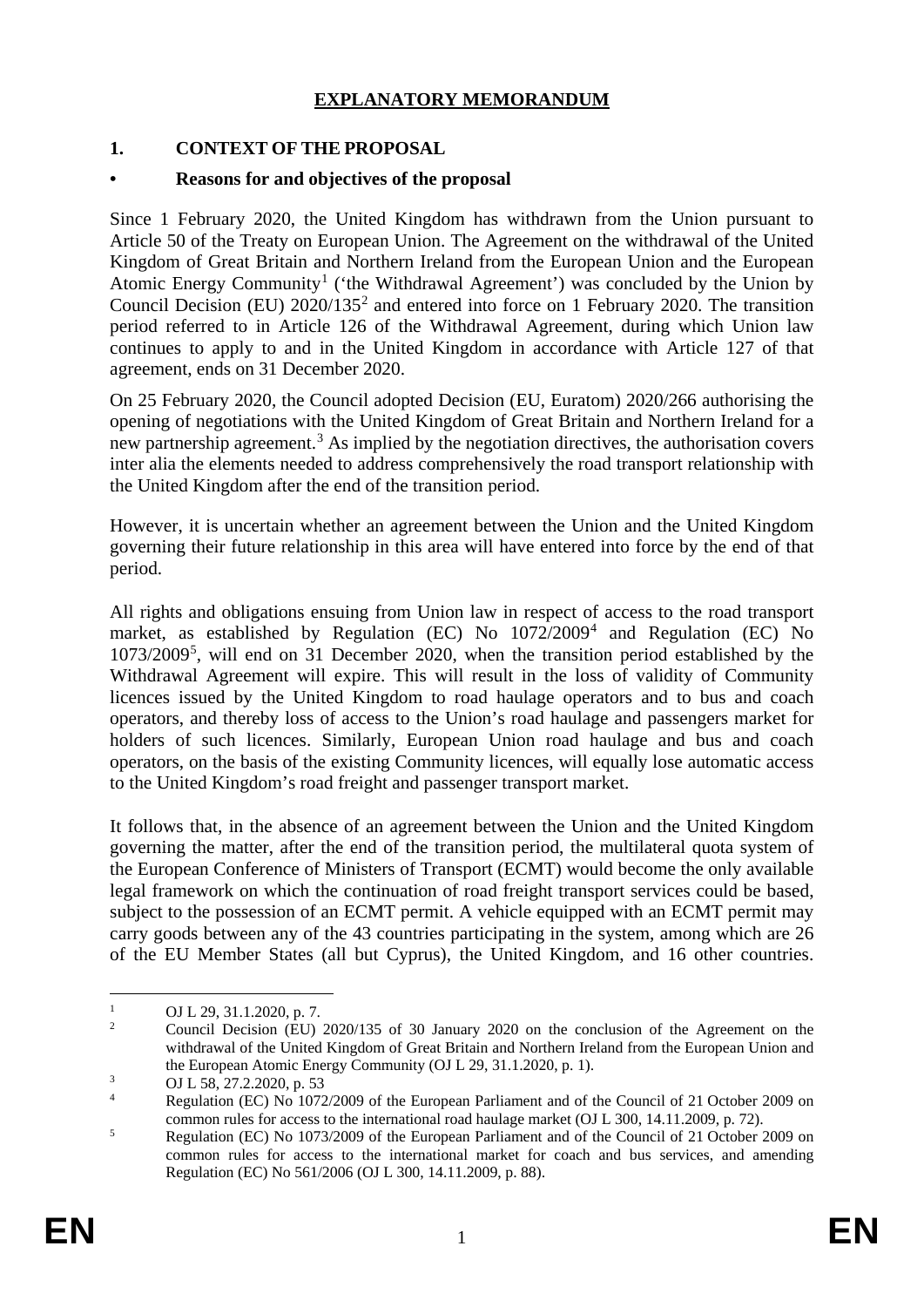Following an international haulage operation from the country of registration of the vehicle to another ECMT country, up to three operations where the country of registration is not involved are possible before the vehicle has to return to the country where it is registered.

The number of ECMT permits is limited for each Member State and permits for 2021 have already been distributed at national level by the competent authorities of each Member State. Their number cannot be increased at short notice. ECMT quotas are set annually and any changes to the number of permits allocated to an ECMT country have to be agreed unanimously by all ECMT countries.

As already highlighted in Regulation (EU) 2019/501 of the European Parliament and of the Council which was adopted on 25 March 2019[6](#page-2-0) , considering the volumes of road freight transport services and the goods carried by road between the United Kingdom and the Union (around 51 million tonnes in 2019; some 29 million tonnes from the Union to the United Kingdom and some 22 million tonnes from the United Kingdom to the Union), it is evident that reliance solely on the ECMT quota system does not currently constitute an adequate solution to ensure basic road freight transport connectivity immediately after the end of the transition period.

The carriage of goods by road between the United Kingdom and the Member States is almost entirely in the hands of United Kingdom and Union road haulage operators. The loss by those operators of their right to provide road freight transport between the United Kingdom and the Union would therefore result in serious disruptions including in respect of public order.

As far as passenger transport by bus and coach is concerned, in the absence of an agreement between the Union and the United Kingdom governing the matter, the Agreement on the international occasional carriage of passengers by coach and bus<sup>[7](#page-2-1)</sup> ("Interbus Agreement") is the only available legal framework that could provide, after the end of the transition period, a basis for the carriage of passengers by bus and coach between the Union and the United Kingdom. The United Kingdom deposited its instrument of accession to the Interbus Agreement on 29 October 2020. It will therefore become a Contracting Party in its own right on 1 January 2021. However, the Interbus Agreement covers only occasional services and is, therefore, inadequate to address the disruptions ensuing from the end of the application of Union law to and in the United Kingdom, given the high number of persons that would continue to seek to travel between the Union and the United Kingdom. A Protocol to the Interbus Agreement covering regular and special regular passenger transport services by coach and bus was negotiated between its Contracting Parties, but it is not expected to enter into force in time to offer a viable alternative solution for the period immediately after the end of the transition period. Therefore, in the case of regular and special regular passenger transport services by coach and bus, the current instruments do not address the needs of such services between, on the one side, the Union and, on the other side, the United Kingdom.

Cross-border coach and bus services between Ireland and the United Kingdom in respect of Northern Ireland are of particular importance for communities living in the border regions, in view of ensuring basic connectivity between communities inter alia as part of the Common Travel Area. No instrument exists that could address the need for coach and bus operators

<span id="page-2-0"></span> <sup>6</sup> Regulation (EU) 2019/501 of the European Parliament and of the Council of 25 March 2019 on common rules ensuring basic road freight and road passenger connectivity with regard to the withdrawal of the United Kingdom of Great Britain and Northern Ireland from the Union (OJ L 85, 27.3.2019, p. 39).

<span id="page-2-1"></span> $7 \qquad \text{OJ L } 321, 26.11.2002, \text{p. 13.}$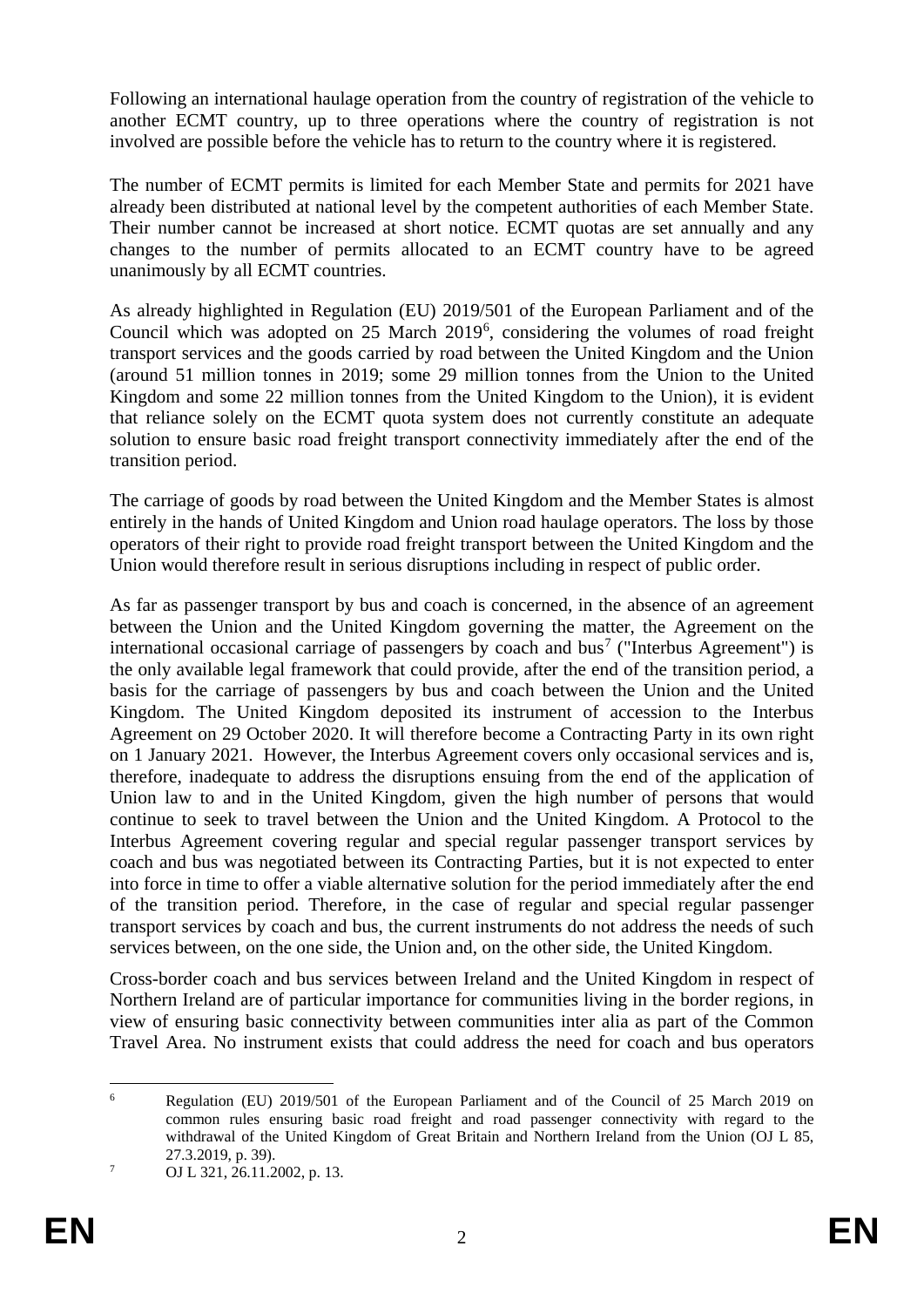operating regular or special regular services to pick up and set down passengers in regions on the other side of the border. However, the economic viability of many cross-border services is at risk without the right to carry out cabotage operations. It is therefore appropriate for the Union to adopt temporary and time-limited contingency measures to mitigate such potentially disruptive effects for connectivity between the Union and the United Kingdom.

The present proposal thus has the objective to lay down temporary measures to govern the carriage of goods by road as well as the provision of regular and special regular passenger transport services between, on the one side, the Union and, on the other side, the United Kingdom following the end of the transition period referred to in Article 126 of the Withdrawal Agreement (Article 1). These measures are intended to maintain basic connectivity for a strictly time-limited period (Article 2).

Gibraltar is not included in the territorial scope of this Regulation and any reference to the United Kingdom therein does not include Gibraltar.

In the first place (Article 3), the proposed Regulation provides for the unilateral granting of rights for bilateral carriage to road haulage operators established in United Kingdom so that they can continue to carry goods between their territory and the Union.

The proposed Regulation also provides (Article 4) for the unilateral granting of rights for the bilateral carriage of passengers by coach and bus as part of regular or special regular services to bus and coach operators established in the United Kingdom so that they can continue to carry passengers between their territory and the Union. The Regulation further provides for the unilateral granting of rights to pick up and set down passengers in the border region of Ireland in the course of international regular and special regular services between Ireland and the United Kingdom in respect of Northern Ireland.

The rights granted to United Kingdom road operators are subject to conformity with the relevant Union law applicable to road freight and road passenger transport operators (Article 6) and equivalent rights being granted by the United Kingdom to Union road operators. The proposed Regulation lays down a mechanism (Article 7) to ensure that the rights enjoyed by Union road operators in the United Kingdom are equivalent to those granted to United Kingdom road operators under the proposed Regulation. If that is not the case, the Commission is empowered to adopt the necessary measures to correct the situation by means of delegated acts, including the limitation to the allowable capacity available to United Kingdom road operators or to the number of journeys or to both. The assessment of the level of equivalence and the adoption of corrective measures by the Commission are not solely linked to strict, formal correspondence between the two legal orders; this is because of the marked differences between the respective markets and in order to avoid a blind mirroring approach which might in the end prove counter to the Union interest.

The proposed Regulation, even though it aims to temporarily ensure basic connectivity for road freight and road passenger transport, lays down a flexible mechanism to ensure that Union road haulage operators and coach and bus service operators enjoy fair and equal opportunities to compete with United Kingdom road haulage operators and coach and bus service operators. A level playing field requires that, even after the end of the transition period, the United Kingdom continues to apply sufficiently high and comparable standards in the area of road freight and road passenger transport as regards: fair competition including the regulation of cartels, abuse of dominant position and mergers; the prohibition of unjustified government subsidies; the protection of workers and a high level of road safety; the protection of the environment; safety and security, or relating to the granting of licences to road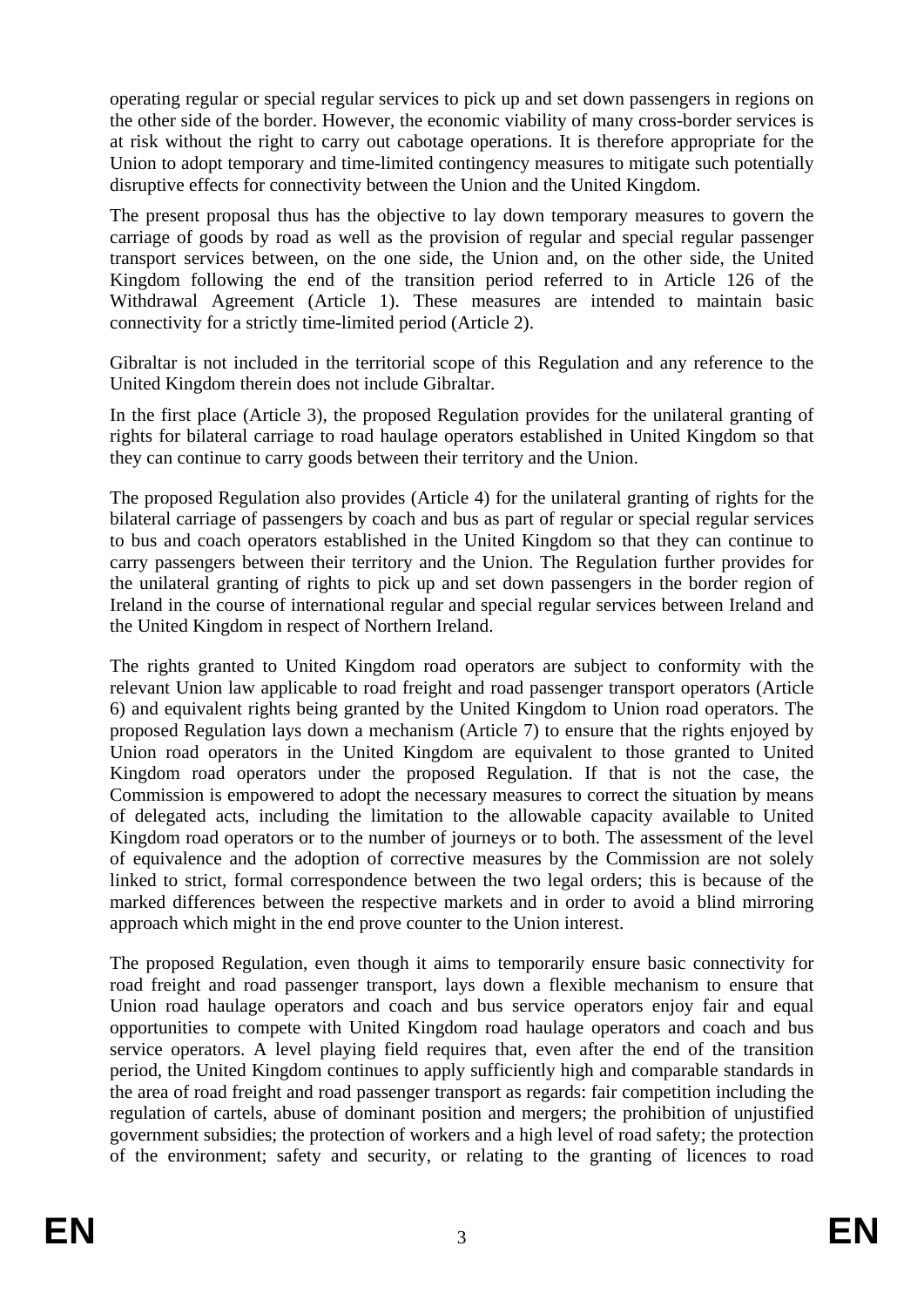operators or to the qualification, training and medical controls for professional drivers. Moreover, it must be ensured that Union road operators are not discriminated against in the United Kingdom, be it *de jure* or *de facto.* The proposed Regulation thus charges the Commission (Article 8) with the task to monitor the conditions of competition between, on the one hand, Union road operators and, on the other hand United Kingdom road operators and empowers it to adopt the necessary measures, by means of delegated acts, to ensure that those conditions remain level at all times.

The necessary procedures are established so as to enable the Member States and the Commission to verify that United Kingdom road operators carrying goods or passengers under this Regulation are licensed or certified in accordance with relevant standards, that all relevant national and Union legislation is complied with and that the allowed rights are not exceeded.

Regulation (EC) No 1072/2009 and Regulation (EC) No 1073/2009 already cover the part of a journey between a Member State and a third country on the territory of any Member State crossed in transit. It is necessary to ensure that these regulations also apply to the part of the journey on the territory of the Member State of loading or unloading for freight transport, and to the part of the journey on the territory of the Member State of picking up or setting down passengers for coach and bus services (Article 9). Such an extension will ensure that Union operators can perform cross-trade operations to or from the United Kingdom, as well as additional stops in their coach and bus services.

Explicit provision is made to recall that Member States must not negotiate nor enter into any bilateral road transport agreements with the United Kingdom on matters falling under the scope of this Regulation and that they must not otherwise grant United Kingdom road operatorsany rights other than those granted under this Regulation (Article 5). Nevertheless, the respective competent authorities will be able to cooperate as necessary for the good implementation of the Regulation (Article 10), so that the least possible disturbance is brought to the management of the road haulage and coach and bus services that will continue to be provided after 31 December 2020.

Article 11 establishes the rules on the exercise of the delegation conferred on the Commission to adopt delegated acts to ensure that the rights enjoyed by Union road operators in the United Kingdom are equivalent to those granted to United Kingdom road operators, and that Union carriers are not discriminated against in the United Kingdom.

Article 12 establishes that this Regulation shall start to apply when the transition period established by the Withdrawal Agreement will end, if an agreement governing road transport with the United Kingdom has not entered into force and shall cease to apply at the latest on 30 June 2021. The Regulation will cease to apply at an earlier date, if an agreement governing road transport with the United Kingdom enters into force or is provisionally applied as the case may be, before that date. With the exception of the specific provisions applying in the border region of Ireland in the course of international regular and special regular services between Ireland and the United Kingdom in respect of Northern Ireland, the Regulation shall also cease to apply at an earlier date for the provisions which relate to passenger transport by road, if the Protocol to the Interbus Agreement regarding the international regular and special regular carriage of passengers by coach and bus enters into force for the Union and for the United Kingdom.

This act is part of a package of measures which the Commission is adopting.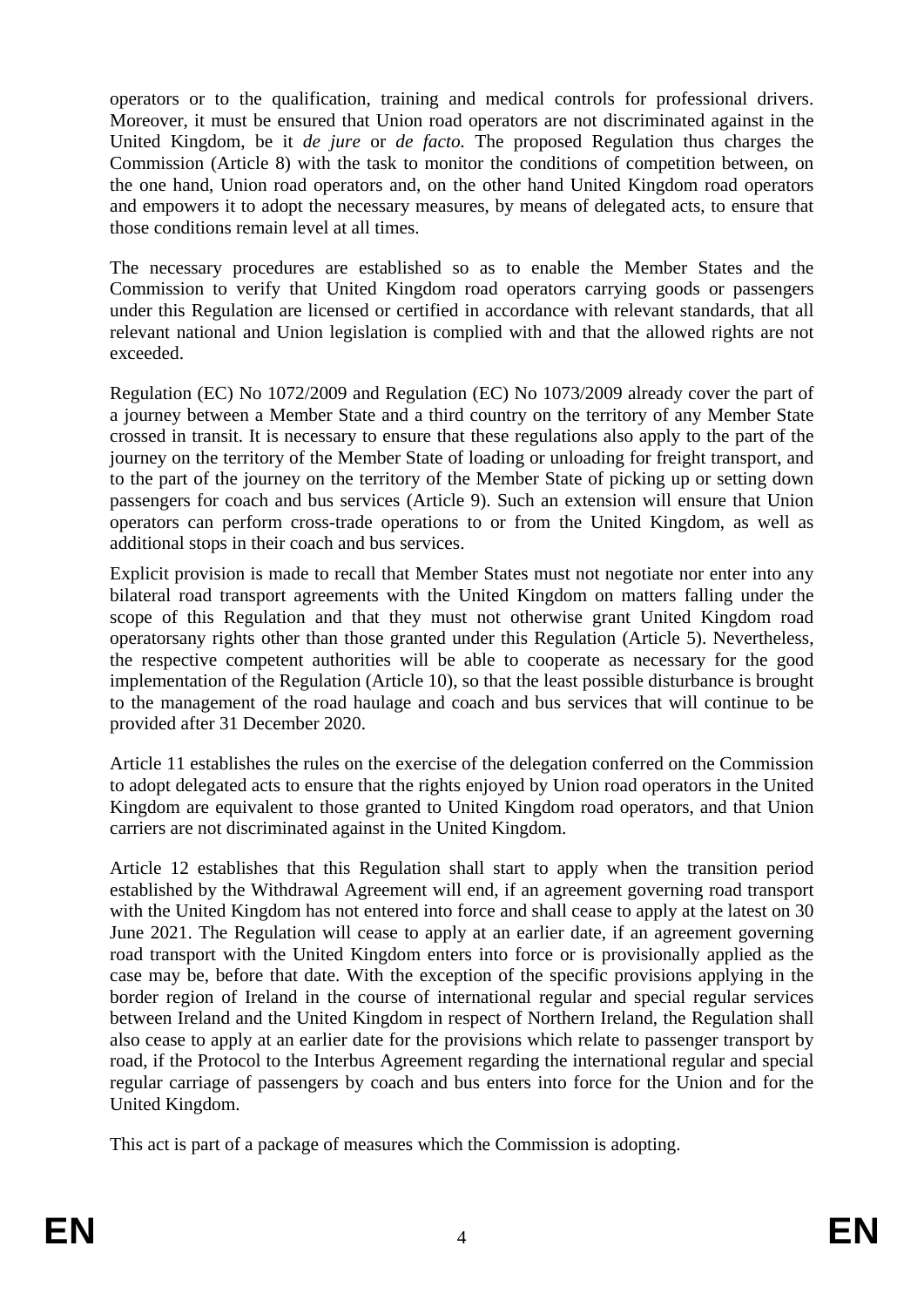## **• Consistency with existing policy provisions in the policy area**

This proposed Regulation is intended as a *lex specialis* that would address some of the consequences ensuing from the fact that Union rules regulating road freight transport and road passenger transport by bus and coach, in particular Regulation (EC) No 1072/2009 and Regulation (EC) No 1073/2009, will no longer apply to the carriage of goods and passengers by road between, on the one hand the United Kingdom and, on the other hand the Union. The proposed terms are limited to what is necessary in this respect, so as to avoid disproportionate disruptions. They are intended to apply only for a limited period of time. This proposal is therefore fully consistent with the existing legislation and notably with Regulation (EC) No 1072/2009 and Regulation (EC) No 1073/2009.

# **• Consistency with other Union policies**

This proposal complements Union rules regulating the carriage of goods by road, in particular Regulation (EC) No 1072/2009 and Union rules regulating international coach and bus services, in particular Regulation (EC) No 1073/2009. The specific purpose and context of this Regulation, as well as its unilateral nature, necessarily require a restrictive approach in the granting of rights, as well as specific provisions intended to preserve equality of rights and a level playing field.

# **2. LEGAL BASIS, SUBSIDIARITY AND PROPORTIONALITY**

# **• Legal basis**

The legal basis is Article 91(1) of the Treaty on the Functioning of the European Union (TFEU).

## **• Subsidiarity**

Art. 1(2) of Regulation (EC) No 1072/2009 and Art. 1(2) of Regulation (EC) No 1073/2009 reserve competence to the Union for relevant agreements with third countries. In the absence of such an agreement, this proposed act aims at establishing basic connectivity subject to equivalent rights being granted by the United Kingdom. Such connectivity would be ensured in an equal manner for traffic to and from all points in the Union, which avoids distortions in the internal market. Action is therefore indispensable at Union level and the result could not be achieved through action at Member State level.

# **• Proportionality**

The proposed Regulation is considered proportionate as it is capable of avoiding disproportionate disruptions in a manner that also ensures equal conditions of competition for Union road operators. It does not go beyond what is necessary to achieve this objective. This is the case, in particular, for the conditions under which the relevant rights are conferred, which *inter alia* pertain to the need that equivalent rights be conferred by the United Kingdom and to fair competition, and for the limitation of the regime in time.

# **• Choice of the instrument**

Since the act governs matters closely related to Regulation (EC) No 1072/2009 and Regulation (EC) No 1073/2009 and is intended, like these Regulations, to ensure fully harmonised conditions of competition, it should take the form of a Regulation. This form also best responds to the urgency of the situation/context, since the time available before the end of the transition period (in the absence of an agreement covering carriage of goods and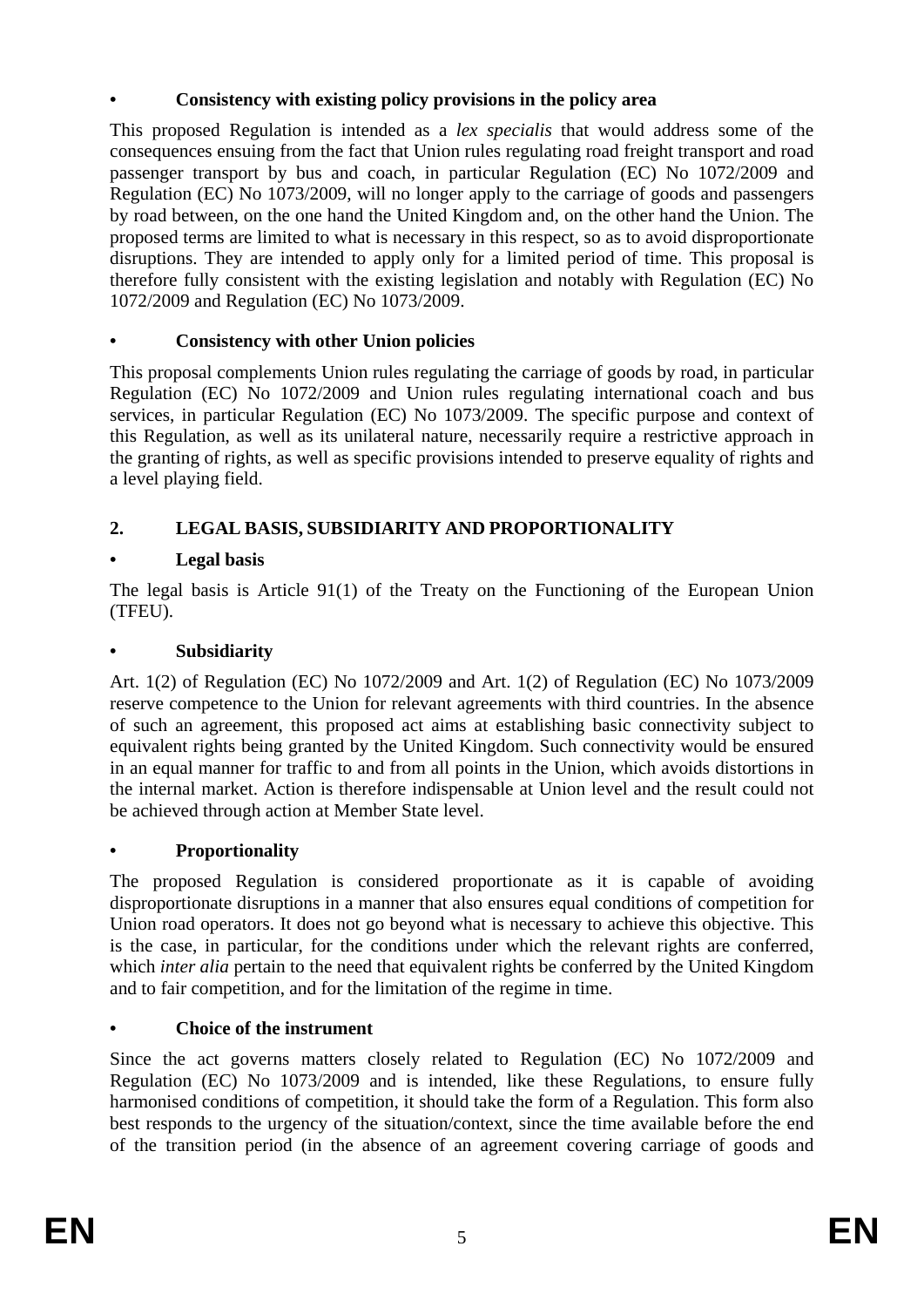passengers by road applicable by that date) is too short to allow for a transposition of provisions contained in a Directive.

## **3. RESULTS OF EX-POST EVALUATIONS, STAKEHOLDER CONSULTATIONS AND IMPACT ASSESSMENTS**

## **• Ex-post evaluations/fitness checks of existing legislation**

This is not applicable due to the exceptional, temporary and one-off nature of the event necessitating this proposal which does not relate to the objectives of existing legislation.

#### **• Stakeholder consultations**

The challenges arising from the negotiations for an agreement between the Union and the United Kingdom and possible solutions have been raised by various stakeholders and Member State representatives.

The fact that the transition period set in the Withdrawal Agreement ends on 31 December 2020, the need to prepare for inevitable changes on 1 January 2021 and the possible additional measures to be envisaged in the event of no deal have been discussed with Member States representatives and various road transport stakeholders in the context of cross-cutting and specific meetings, held in Brussels and in the Member States.

A common theme in the presented views was the need for a regulatory intervention in order to maintain a certain degree of connectivity as regards the carriage of goods and passengers by road. When it comes to access to the Union road haulage and passenger transport market, stakeholders are not able to take their own contingency measures in order to mitigate the harmful impact of the possible absence of a partnership agreement.

Several Member States have in particular stressed the need to adopt EU level contingency measures in order to ensure basic connectivity between, on the one hand the Union and, on the other hand the United Kingdom in case of an absence of an agreement covering carriage of goods and passengers by road. They highlighted that the ECMT multilateral quota system does not represent a sufficient and adequate fall-back option considering its quantitative and qualitative limitations.

It was also highlighted that the Interbus Agreement covers only occasional services and that no adequate fall-back option exists for regular and special regular services considering that the Protocol to the Interbus Agreement covering regular and special regular passenger transport services is not expected to enter into force in time for the Union and for the United Kingdom. The particular need for cross-border coach and bus services between Ireland and the United Kingdom in respect of Northern Ireland was also highlighted.

These comments have been given due consideration in the preparation of the proposal.

## **• Collection and use of expertise**

Several forms of assessment of the consequences of the United Kingdom's withdrawal for the road transport sector were shared with the Commission by relevant stakeholders.

These assessments conclude that the only fall-back available in the road haulage sector, namely the multilateral quota system of the European Conference of Ministers of Transport (ECMT), would be inadequate to cover the needs of the sector. The shortage of permits available for 2021 would likely cause significant disruptions and the bilateral flow of goods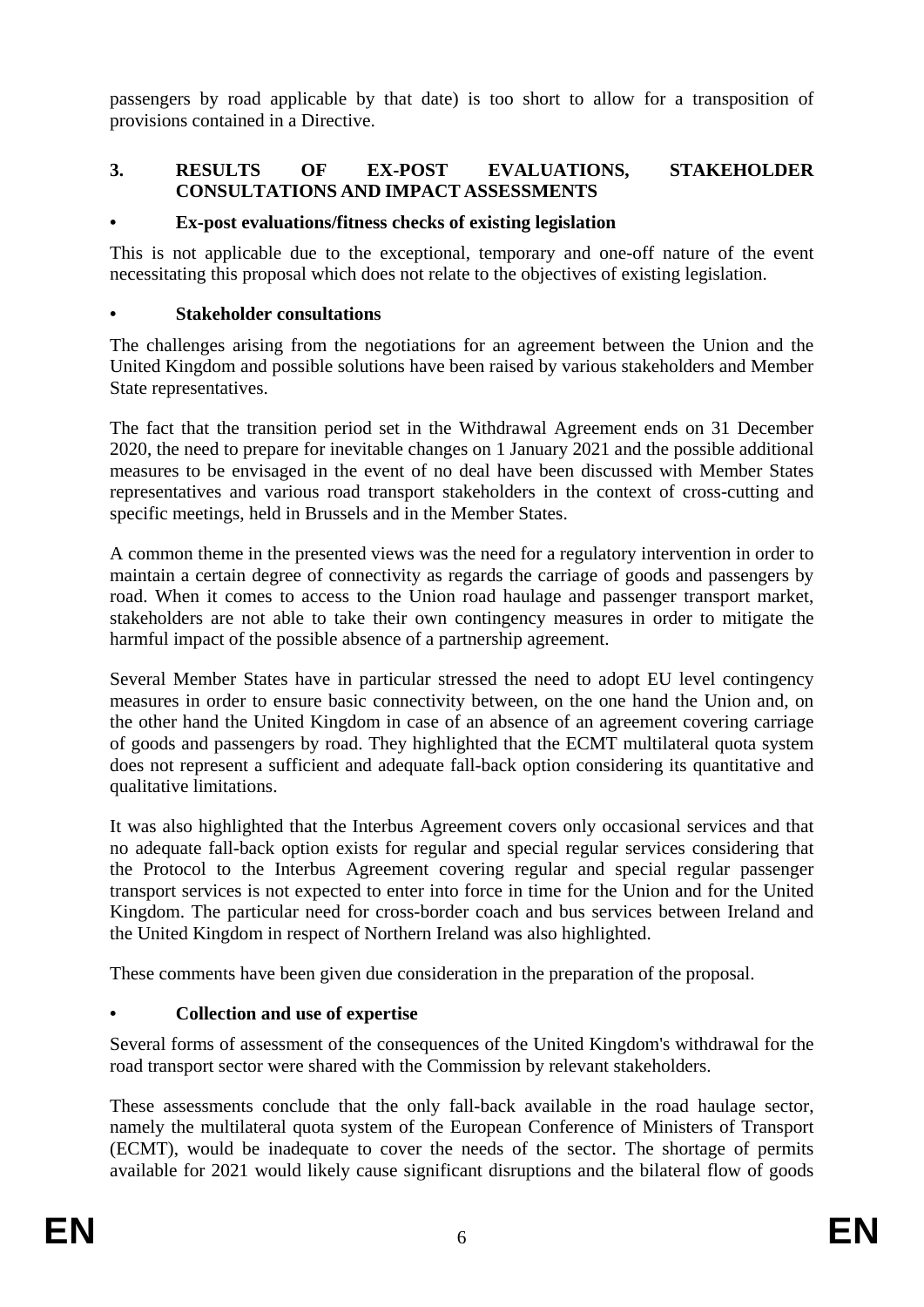and passengers by road may no longer be fully covered. More than 80% of road haulage operations between the United Kingdom and the Union are currently being carried out by hauliers established in the Union. It is in the interest of the Union to provide for a framework that does not unduly restrict bilateral road haulage operations.

Stakeholders also insisted on the need to ensure the continuity of regular and special regular coach and bus services between the Union and the United Kingdom.

## **• Impact assessment**

An impact assessment is not needed, due to the exceptional nature of the situation and limited needs of the period during which the change of status of the United Kingdom is implemented. No materially and legally different policy options are available other than the one proposed.

## **• Fundamental rights**

This proposal has no consequence for the protection of fundamental rights.

# **4. BUDGETARY IMPLICATIONS**

Not applicable.

# **5. OTHER ELEMENTS**

# **• Implementation plans and monitoring, evaluation and reporting arrangements**

Not applicable.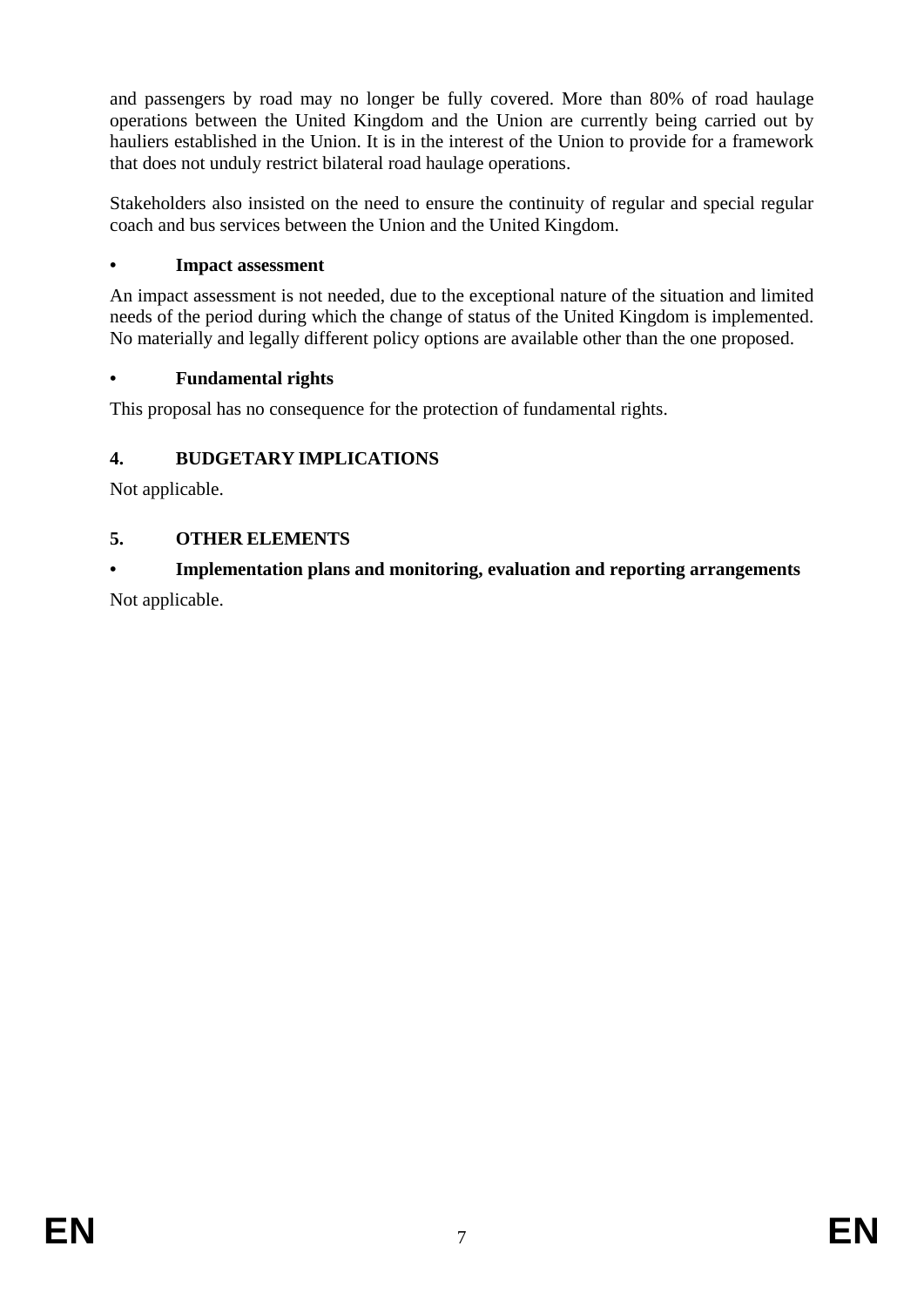2020/0362 (COD)

Proposal for a

## **REGULATION OF THE EUROPEAN PARLIAMENT AND OF THE COUNCIL**

**on common rules ensuring basic road freight and road passenger connectivity following the end of the transition period mentioned in the Agreement on the withdrawal of the United Kingdom of Great Britain and Northern Ireland from the European Union and the European Atomic Energy Community**

(Text with EEA relevance)

THE EUROPEAN PARLIAMENT AND THE COUNCIL OF THE EUROPEAN UNION,

Having regard to the Treaty on the Functioning of the European Union, and in particular Article 91(1) thereof,

Having regard to the proposal from the European Commission,

After transmission of the draft legislative act to the national parliaments,

Having regard to the opinion of the European Economic and Social Committee<sup>[1](#page-8-0)</sup>,

Having regard to the opinion of the Committee of the Regions<sup>[2](#page-8-1)</sup>,

Acting in accordance with the ordinary legislative procedure,

Whereas:

(1) The Agreement on the withdrawal of the United Kingdom of Great Britain and Northern Ireland (the 'United Kingdom') from the European Union and the European Atomic Energy Community ('Withdrawal Agreement')<sup>[3](#page-8-2)</sup> was concluded by the Union by Council Decision (EU) 2020/135[4](#page-8-3) and entered into force on 1 February 2020. The transition period referred to in Article 126 of the Withdrawal Agreement, during which Union law continues to apply to and in the United Kingdom in accordance with Article 127 of that agreement, ends on 31 December 2020. On 25 February 2020, the Council adopted Decision (EU, Euratom) 2020/266 authorising the opening of negotiations with the United Kingdom of Great Britain and Northern Ireland for a new partnership agreement.<sup>[5](#page-8-4)</sup> As implied by the negotiation directives, the authorisation covers inter alia the elements needed to address comprehensively the road transport relationship with the United Kingdom after the end of the transition period. However, it is uncertain whether an agreement between the Union and the United Kingdom governing their future relationship in the area of transport of goods and passengers by road will have entered into force from the end of that period.

<span id="page-8-0"></span> $\frac{1}{2}$  OJ C , [...], p. .

<span id="page-8-1"></span> $^{2}$  OJ C, [...], p. .

 $\frac{3}{4}$  OJ L 29, 31.1.2020, p.7.

<span id="page-8-3"></span><span id="page-8-2"></span><sup>4</sup> Council Decision (EU) 2020/135 of 30 January 2020 on the conclusion of the Agreement on the withdrawal of the United Kingdom of Great Britain and Northern Ireland from the European Union and the European Energy Community (OJ L 29, 31.1.2020, p.1).

<span id="page-8-4"></span> $5$  OJ L 58, 27.2.2020, p. 53.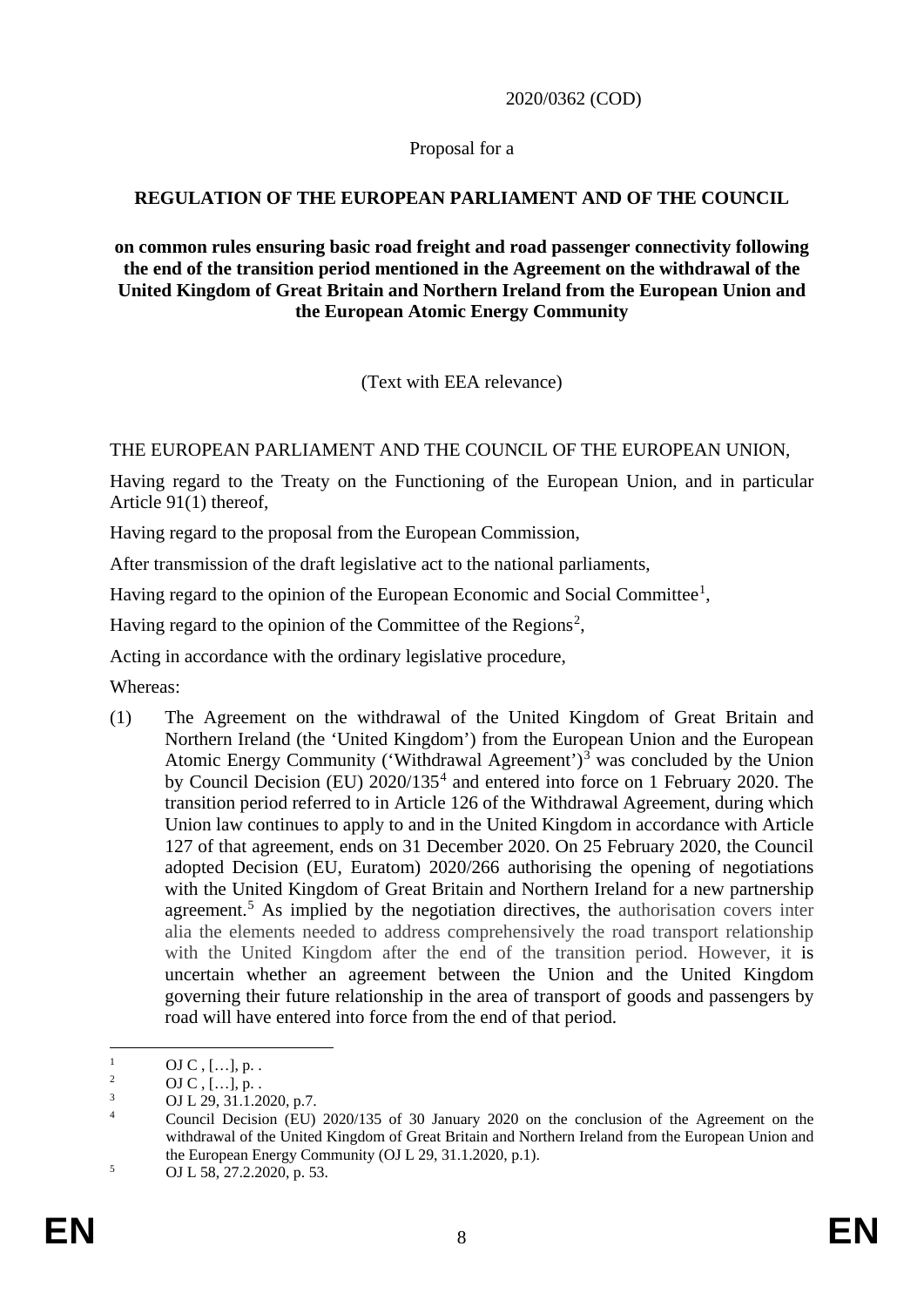- (2) At the end of the transition period, and in the absence of any special provision, all rights and obligations ensuing from Union law in respect of market access, as established by Regulation (EC) No 1072/2009 of the European Parliament and of the Council[6](#page-9-0) and Regulation (EC) No 1073/2009 of the European Parliament and of the Council[7](#page-9-1) would be ended, insofar as the relationship between the United Kingdom and the Union and its Member States is concerned.
- (3) In such a situation, the international transport of goods and passengers by road between the Union and the United Kingdom will be severely disrupted.
- (4) Gibraltar is not included in the territorial scope of this Regulation and any reference to the United Kingdom therein does not include Gibraltar.
- (5) The multilateral quota system of the European Conference of Ministers of Transport (ECMT) is the only other available legal framework that could provide a basis for the carriage of goods by road between the Union and the United Kingdom. However, due to the limited number of permits currently available under the ECMT system and its limited scope as regards the covered types of road transport operations, the system is currently inadequate to fully address the road freight transport needs between the Union and the United Kingdom.
- (6) Serious disruptions are also expected to occur, including in respect of public order, in the context of road passenger transport services. After the end of the transition period, the Agreement on the international occasional carriage of passengers by coach and bus ("Interbus Agreement") is the only available legal framework that could provide a basis for the carriage of passengers by bus and coach between the Union and the United Kingdom. The United Kingdom will become a Contracting Party in its own right to the Interbus Agreement on 1 January 2021. However, the Interbus Agreement covers only occasional services and is, therefore, inadequate to address the disruptions related to international coach and bus services between the United Kingdom and the Union ensuing from the end of the transition period. A Protocol to the Interbus Agreement covering regular and special regular passenger transport services was negotiated and the United Kingdom is expected to ratify it as soon as possible. However, it is not expected that the Protocol enters into force in time to offer a viable alternative solution for the period immediately after the end of the transition period. Therefore, the available instruments do not address the needs of regular and special regular services of passenger transport by bus and coach between the Union and the United Kingdom.
- (7) In order to prevent ensuing serious disruptions, including in respect of public order, it is therefore necessary to establish a temporary set of measures enabling road haulage operators and coach and bus service operators licensed in the United Kingdom to carry goods and passengers by road between the United Kingdom and the Union, or from the territory of the United Kingdom to the territory of the United Kingdom transiting one or more Member States. In order to ensure a proper equilibrium between the United Kingdom and the Union, the rights thus conferred should be conditional upon the conferral of equivalent rights and be subject to certain conditions ensuring fair competition.

<span id="page-9-0"></span> <sup>6</sup> Regulation (EC) No 1072/2009 of the European Parliament and of the Council of 21 October 2009 on common rules for access to the international road haulage market (OJ L 300, 14.11.2009, p. 72).

<span id="page-9-1"></span><sup>&</sup>lt;sup>7</sup> Regulation (EC) No 1073/2009 of the European Parliament and of the Council of 21 October 2009 on common rules for access to the international market for coach and bus services, and amending Regulation (EC) No 561/2006 (OJ L 300, 14.11.2009, p. 88).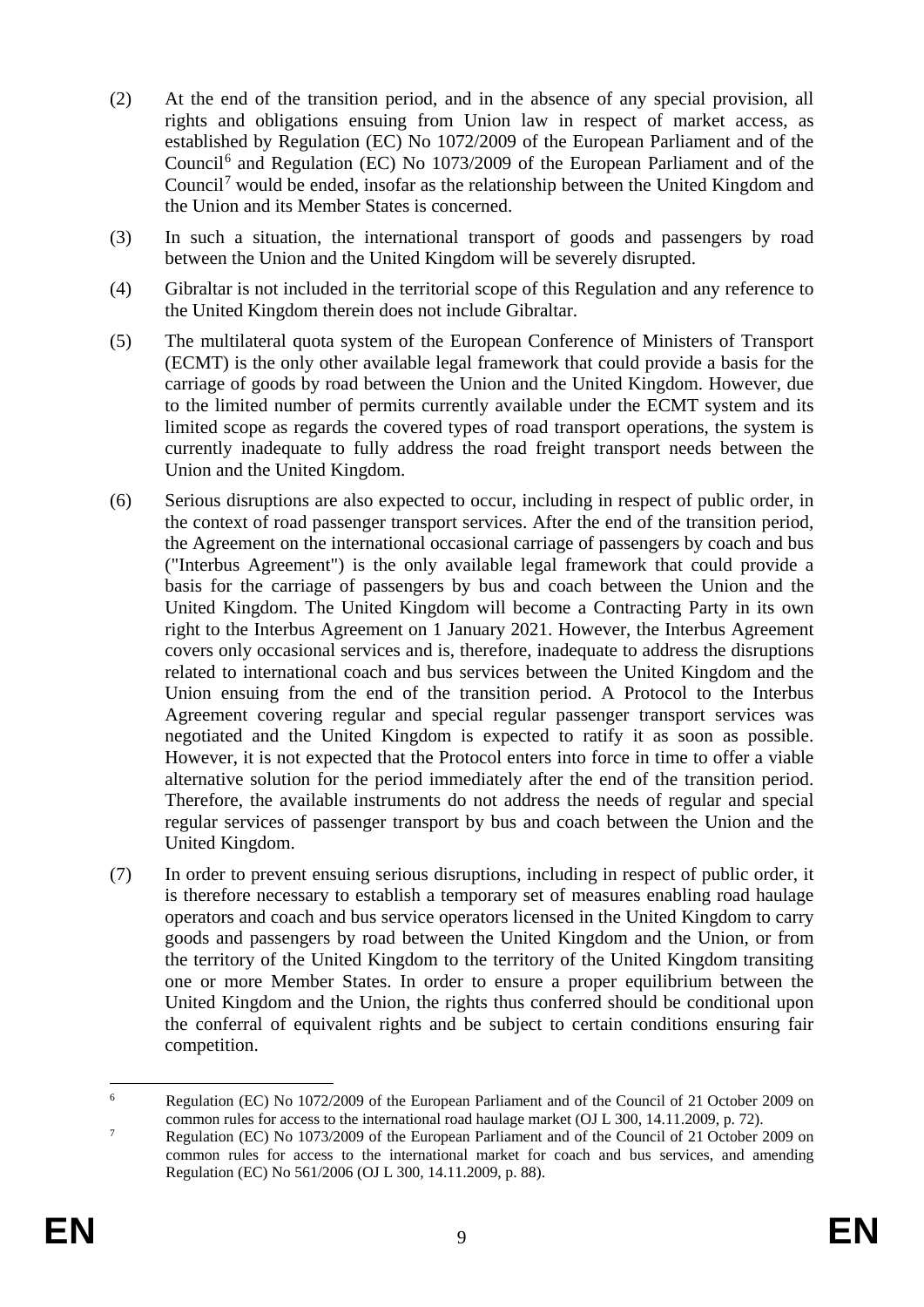- (8) Cross-border coach and bus services between Ireland and the United Kingdom in respect of Northern Ireland are of particular importance for the communities living in the border regions, in view of ensuring basic connectivity between communities inter alia as part of the Common Travel Area. Therefore, the picking up and setting down of passengers by United Kingdom coach and bus service operators should continue to be authorised in the border regions of Ireland in the course of international passenger transport services by coach and bus between Ireland and the United Kingdom in respect of Northern Ireland.
- (9) In order to reflect their temporary character, while not setting a precedent, the set of measures provided for in this Regulation should apply for a short period of time. In respect of road haulage operations, the limitation in time is made in view of possible arrangements for basic connectivity to be made in the ECMT system, and without prejudice to the entry into force of a future agreement governing the carriage of goods by road between the Union and the United Kingdom and future Union rules on transport. As far as passenger transport by bus and coach is concerned, the limitation in time is made to allow the Protocol to the Interbus Agreement on regular and special regular services to enter into force and to apply to the United Kingdom, either by the United Kingdom's ratification of or accession to that Protocol, and without prejudice to a possible future agreement on the matter between the Union and the United Kingdom.
- (10) In accordance with the principle of proportionality set out in Article 5 TEU, this Regulation does not go beyond what is necessary in order to achieve that objective.
- (11) In view of the urgency entailed by the end of the transition period referred to above, it is appropriate to provide for an exception to the eight-week period referred to in Article 4 of Protocol No 1 on the role of national Parliaments in the Union, annexed to the Treaty on European Union, to the Treaty on the Functioning of the European Union and the Treaty establishing the European Atomic Energy Community.
- (12) This Regulation should enter into force as a matter of urgency and apply from the day following the end of the transition period established by the Withdrawal Agreement unless an agreement governing road transport concluded with the United Kingdom has entered into force by that date. This Regulation should cease to apply as of the date of entry into force or on the date of provisional application of an international agreement governing road transport for both Parties. With the exception of the specific provisions applying in the border region of Ireland in the course of international regular and special regular services between Ireland and the United Kingdom in respect of Northern Ireland, the right to conduct regular and special regular coach and bus services should cease to apply on the date of the entry into force for the Union and for the United Kingdom of the Protocol to the Interbus agreement regarding the international regular and special carriage of passengers by coach and bus. This Regulation should in any event cease to apply on 30 June 2021.
- (13) Where necessary to address market needs, the power to adopt acts in accordance with Article 290 TFEU should be delegated to the Commission, to restore the equivalence of rights granted by the Union to United Kingdom road haulage operators and to United Kingdom coach and bus service operators, with those granted by the United Kingdom to Union road haulage operators and to Union coach and bus service operators, including where the rights granted by the United Kingdom are granted on the basis of the Member State of origin or otherwise are not equally available to all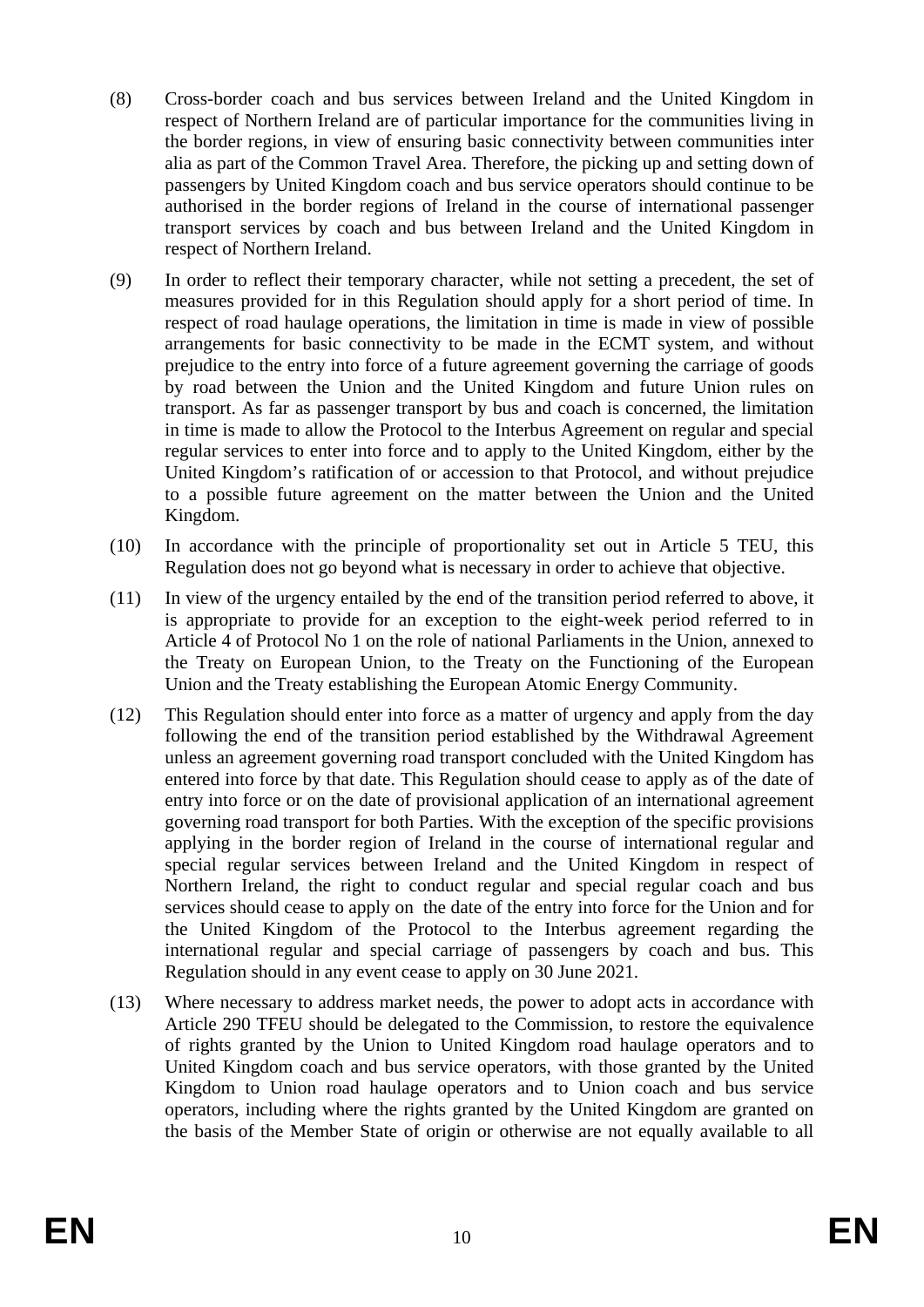Union operators, and to remedy occurrences of unfair competition to the detriment of Union road haulage operators and of Union coach and bus service operators.

- (14) The delegated acts should comply with the principle of proportionality, and their terms should therefore be commensurate to the problems raised through the failure to grant equivalent rights or through unfair conditions of competition. Suspension of the application of this Regulation should be envisaged by the Commission only in the most severe cases, where no equivalent rights are granted to Union road haulage operators or to Union coach and bus service operators by the United Kingdom or where the rights granted are minimal, or where the conditions of competition for United Kingdom road haulage operators or United Kingdom coach and bus service operators differ so much from those of Union operators that the provision of the services in question by Union operators is, for them, not economically viable.
- (15) When adopting the delegated acts, it is of particular importance that the Commission carry out appropriate consultations during its preparatory work including at expert level, and that those consultations be conducted in accordance with the principles laid down in the Interinstitutional Agreement of 13 April 2016 on Better Law-Making<sup>[8](#page-11-0)</sup>. In particular, to ensure equal participation in the preparation of delegated acts, the European Parliament and the Council receive all documents at the same time as Member States' experts, and their experts systematically have access to meetings of Commission expert groups dealing with the preparation of delegated acts. It should be ensured that any such delegated act does not unduly affect the proper functioning of the internal market.
- (16) To ensure that rights granted by the United Kingdom to Union road haulage operators and to Union coach and bus service operators equivalent to those granted by this Regulation to United Kingdom road haulage operators and United Kingdom coach and bus service operators are equally available to all Union operators, the scope of Regulations (EC) No 1072/2009 and (EC) No 1073/2009 should be temporarily extended. Those Regulations already cover the part of a journey between a Member State and a third country on the territory of any Member State crossed in transit. It is, however, necessary to ensure, in such case, that Regulation (EC) No 1072/2009 also applies to the part of the journey on the territory of the Member State of loading or unloading, and that Regulation (EC) No 1073/2009 applies to the part of the journey on the territory of the Member State of picking up or setting down passengers. Such an extension aims at ensuring that Union operators can perform cross-trade operations to or from the United Kingdom, as well as additional stops in their operation of passenger transport,

HAVE ADOPTED THIS REGULATION:

## *Article 1*

# *Scope*

This Regulation lays down temporary measures governing the carriage of goods by road, as well as the provision of regular and special regular passenger transport services by coach and bus between the Union and the United Kingdom of Great Britain and Northern Ireland (the "United Kingdom") following the end of the transition period referred to in Article 126 of the Withdrawal Agreement.

<span id="page-11-0"></span> <sup>8</sup> OJ L 123, 12.5.2016, p. 1.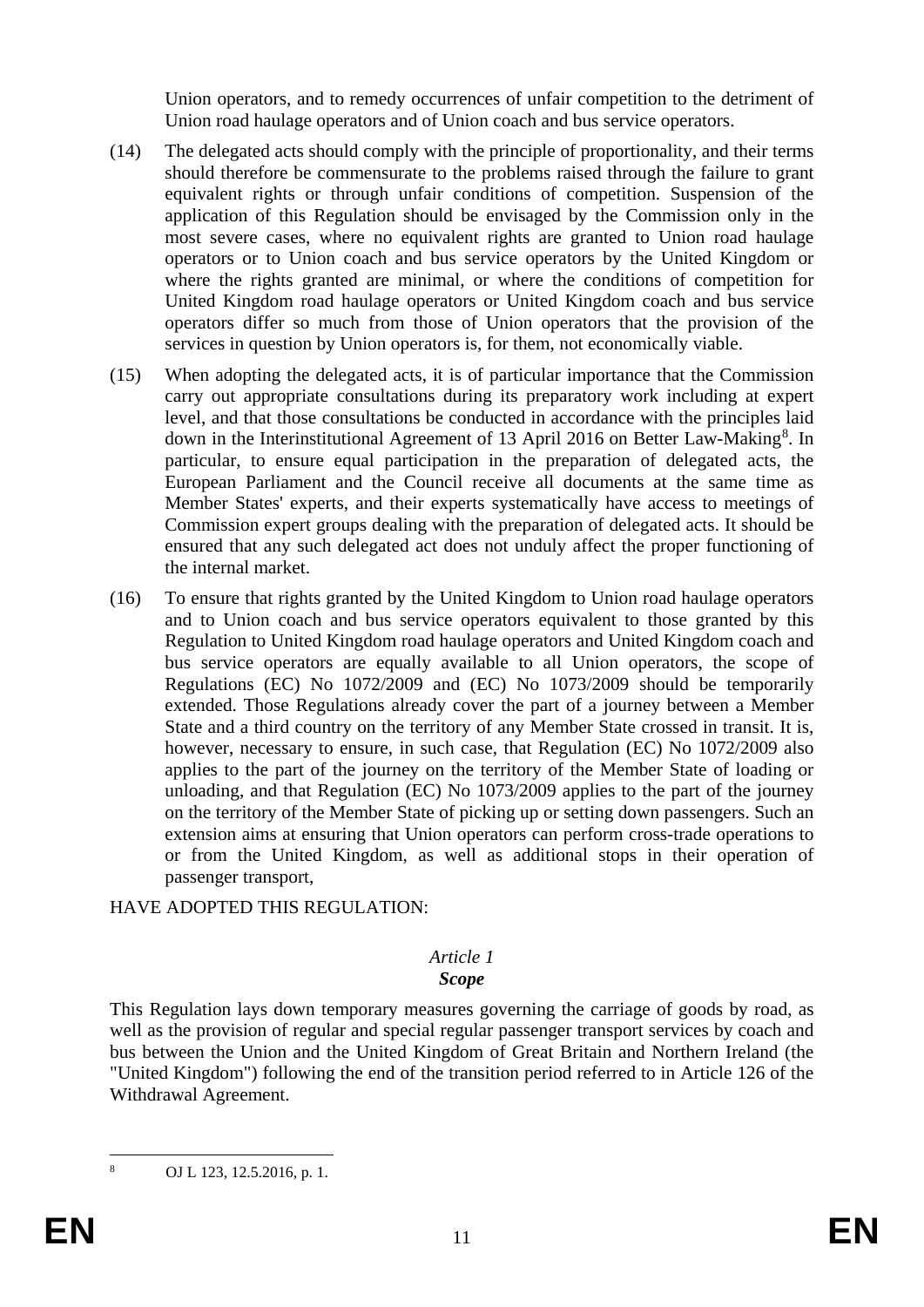## *Article 2*

# *Definitions*

For the purposes of this Regulation the following definitions apply:

- (1) "vehicle" means
	- (a) in respect of carriage of goods, a motor vehicle registered in the United Kingdom, or a coupled combination of vehicles the motor vehicle of which at least is registered in the United Kingdom, used exclusively for the carriage of goods, either owned by the undertaking, having been bought by it on deferred terms or having been hired, provided that, in the latter case, it meets the conditions set out in Directive 2006/1/EC of the European Parliament and of the Council<sup>[9](#page-12-0)</sup>;
	- (b) in respect of the transport of passengers, a bus or coach;
- (2) "permitted carriage of goods" means:
	- (a) a laden journey undertaken by a vehicle from the territory of the Union to the territory of the United Kingdom, or vice versa, with or without transit through one or more Member States or third countries;
	- (b) a laden journey undertaken by a vehicle from the territory of the United Kingdom to the territory of the United Kingdom with transit through the territory of the Union;
	- (c) an unladen journey in conjunction with the carriage referred to in points (a) and (b);
- (3) "permitted carriage of passengers by coach and bus" means:
	- (a) a journey undertaken by a bus or coach to provide passenger transport from the territory of the Union to the territory of the United Kingdom, or vice versa, with or without transit through one or more Member States or third countries:
	- (b) a journey undertaken by a bus or coach to provide passenger transport from the territory of the United Kingdom to the territory of the United Kingdom with transit through the territory of the Union;
	- (c) a journey without carrying passengers in conjunction with the carriage referred to in points (a) and (b);
	- (d) the picking up and setting down of passengers in the border region of Ireland in the course of international regular and special regular services between Ireland and the United Kingdom in respect of Northern Ireland;
- (4) "border region of Ireland" means the counties of Ireland adjoining the land border between Ireland and the United Kingdom in respect of Northern Ireland;
- (5) "Union road haulage operator" means an undertaking, engaged in the carriage of goods by road, which holds a valid Community licence, in accordance with Article 4 of Regulation (EC) No 1072/2009;
- (6) "United Kingdom road haulage operator" means an undertaking established in the United Kingdom which is permitted to engage in the carriage of goods by road and

<span id="page-12-0"></span><sup>&</sup>lt;sup>9</sup> Directive 2006/1/EC of the European Parliament and of the Council of 18 January 2006 on the use of vehicles hired without drivers for the carriage of goods by road (OJ L 33, 4.2.2006, p. 82).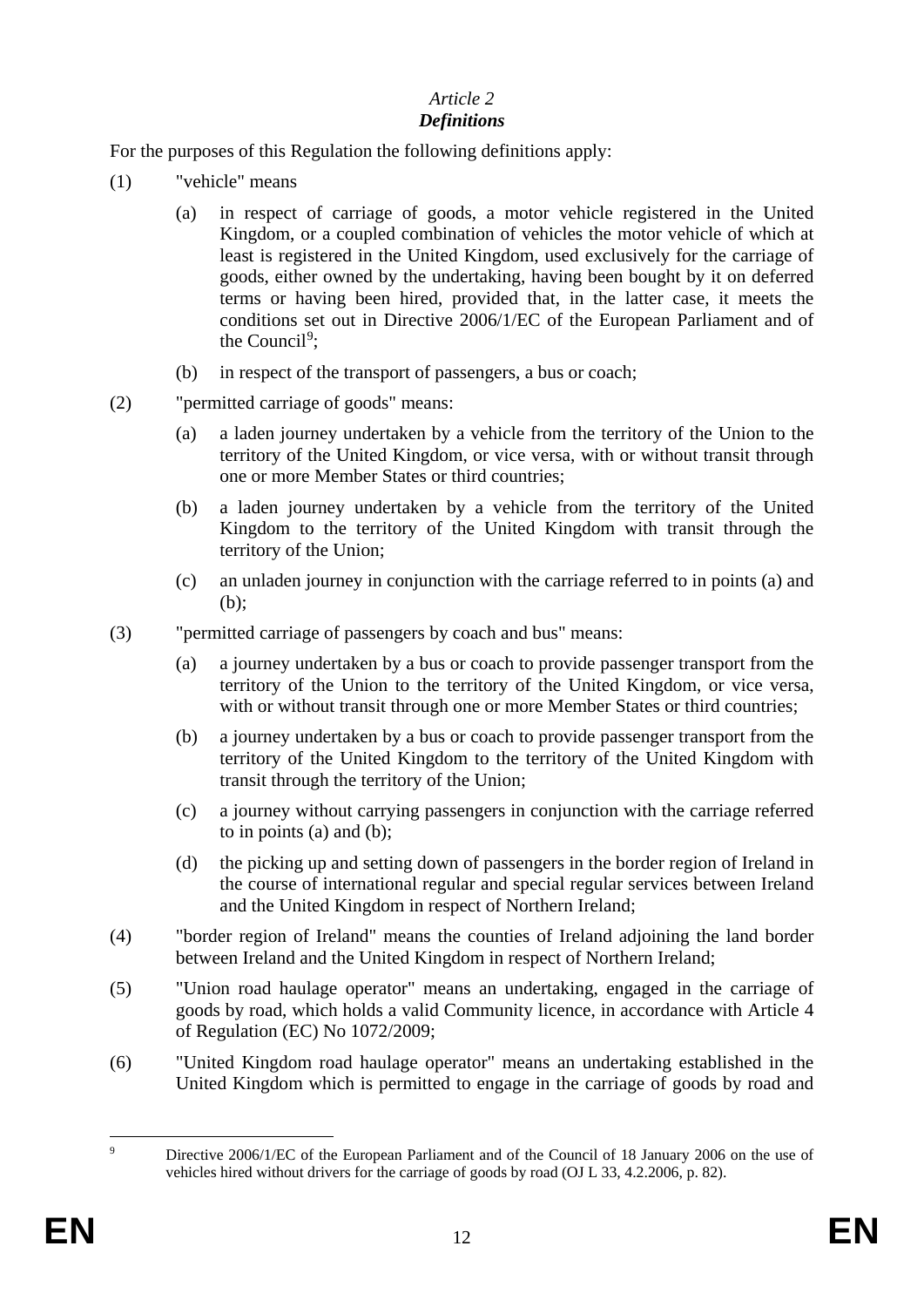holds a valid licence issued for the purposes of international carriage in respect of permitted carriage of goods;

- (7) "United Kingdom licence" means, when issued to a United Kingdom road haulage operator, a licence issued by the United Kingdom for the purposes of international carriage in respect of permitted carriage of good, and, when issued to a United Kingdom coach and bus service operator, a licence issued by the United Kingdom for the purposes of international carriage in respect of a permitted carriage of passengers by coach and bus;
- (8) "bus or coach" means a vehicle registered in the United Kingdom, which is, by virtue of its construction and equipment, suitable and intended to carry more than nine passengers including the driver;
- (9) "regular services" means services which provide for the carriage of passengers at specified intervals along specified routes, passengers being picked up and set down at predetermined stopping points;
- (10) "special regular services" means regular services, regardless of who organises them, which provide for the carriage of specified categories of passengers, to the exclusion of other passengers;
- (11) "Union coach and bus service operator" means an undertaking engaged in the carriage of passengers by coach and bus which holds a valid Community licence in accordance with Article 4 of Regulation (EC) No 1073/2009;
- (12) "United Kingdom coach and bus service operator" means an undertaking established in the United Kingdom and which is permitted to engage in the carriage of passengers by coach and bus and holds a valid licence for the purposes of international carriage in respect of a permitted carriage of passengers by coach and bus;
- (13) "operator" means either a road haulage operator or a coach and bus service operator;
- (14) "competition law" means any law which addresses the following conduct, where it could affect road freight transport services or coach and bus services:
	- (a) conduct that consists in:
		- (i) agreements between road haulage operators or coach and bus service operators, respectively, decisions by associations of road haulage operators or by coach and bus service operators, and concerted practices which have as their object or effect the prevention, restriction or distortion of competition;
		- (ii) abuses by one or more road haulage operators, or coach and bus service operators, of a dominant position;
		- (iii) measures taken or maintained in force by the United Kingdom in the case of public undertakings and undertakings to which the United Kingdom grant special or exclusive rights and which are contrary to point (i) or (ii);
	- (b) concentrations between road haulage operators or coach and bus service operators, respectively, which significantly impede effective competition, in particular as a result of the creation or strengthening of a dominant position;
- (15) "subsidy" means any financial contribution granted to an operator by the government or any other public body at any level, conferring a benefit, and including: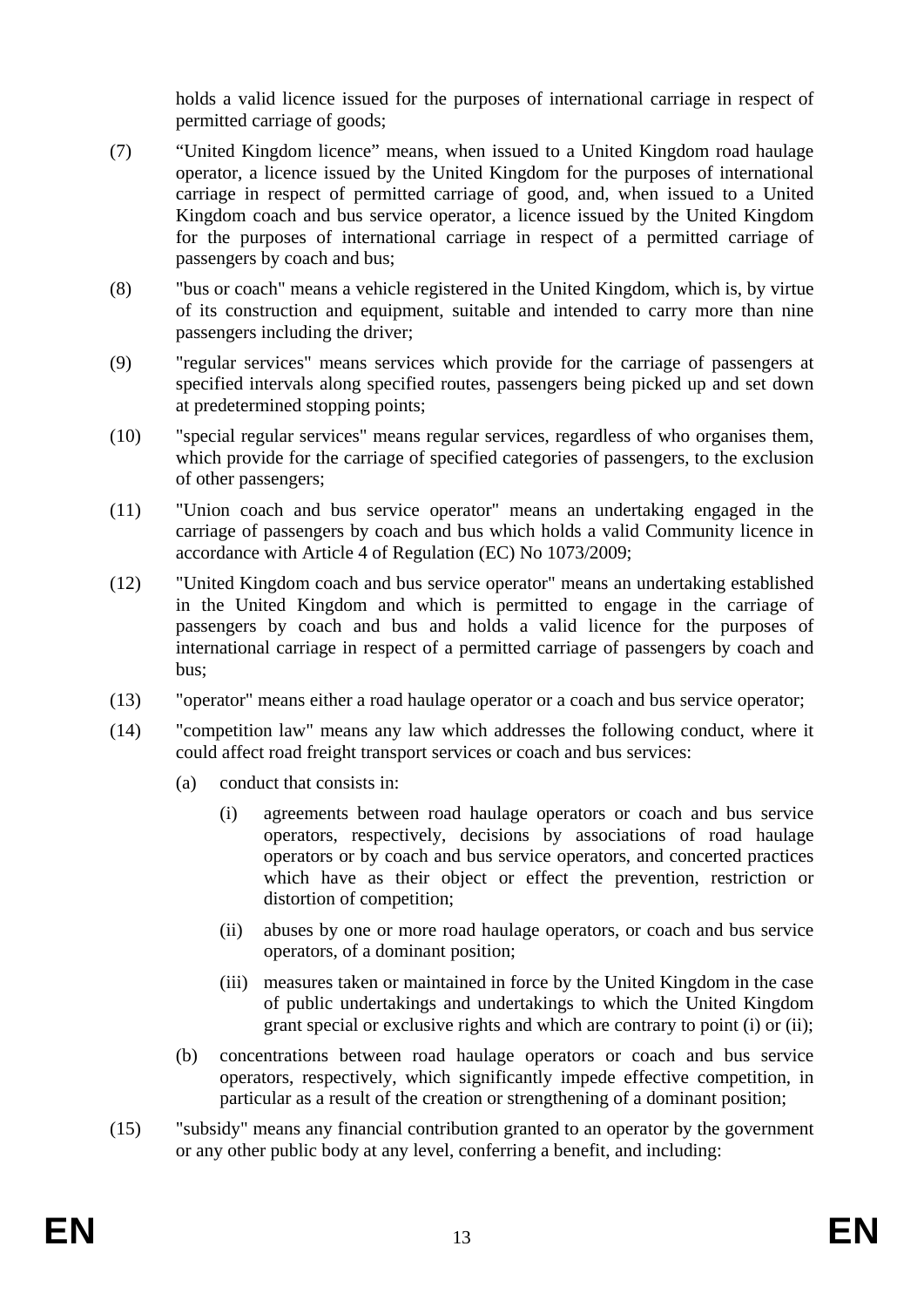- (a) the direct transfer of funds, such as grants, loans or equity infusion, the potential direct transfer of funds, and the assumption of liabilities, such as loan guarantees, capital injections, ownership, protection against bankruptcy or insurance;
- (b) the foregoing or non-collection of revenue that is otherwise due;
- (c) the provision of goods or services other than general infrastructure, or the purchase of goods or services;
- (d) the making of payments to a funding mechanism or entrustment or direction to a private body to carry out one or more of the functions referred to in points (a), (b) and (c) which would normally be vested in the government or other public body and the practice in no real sense differs from practices normally followed by governments;

no benefit is deemed to be conferred by a financial contribution made by a government or other public body if a private market operator solely driven by the prospect of profit, in the same situation as the public body in question, would have made the same financial contribution;

- (16) "independent competition authority" means an authority which is in charge of the application and enforcement of competition law as well as the control of subsidies, and fulfils the following conditions:
	- (a) the authority is operationally independent and is appropriately equipped with the resources necessary to carry out its tasks;
	- (b) in performing its duties and exercising its powers, the authority has the necessary guarantees of independence from political or other external influence and it acts impartially;
	- (c) the decisions of the authority are subject to judicial review;
- (17) "discrimination" means differentiation of any kind without objective justification in respect of the supply of goods or services, including public services, employed for the operation of road freight transport services or of coach and bus services, or in respect of their treatment by public authorities relevant to such services;
- (18) "territory of the Union" means the territory of the Member States to which the TEU and the TFEU apply and under the conditions laid down in those Treaties.

## *Article 3*

## *Right to conduct permitted carriage of goods*

- 1. United Kingdom road haulage operators may, under the conditions laid down in this Regulation, conduct permitted carriage of goods.
- 2. Permitted carriage of goods of the following kinds may be conducted by natural or legal persons established in the United Kingdom, without a licence being required:
	- (a) carriage of mail as a universal service;
	- (b) carriage of vehicles which have suffered damage or breakdown;
	- (c) carriage of goods in motor vehicles the permissible laden mass of which, including that of trailers, does not exceed 3,5 tonnes;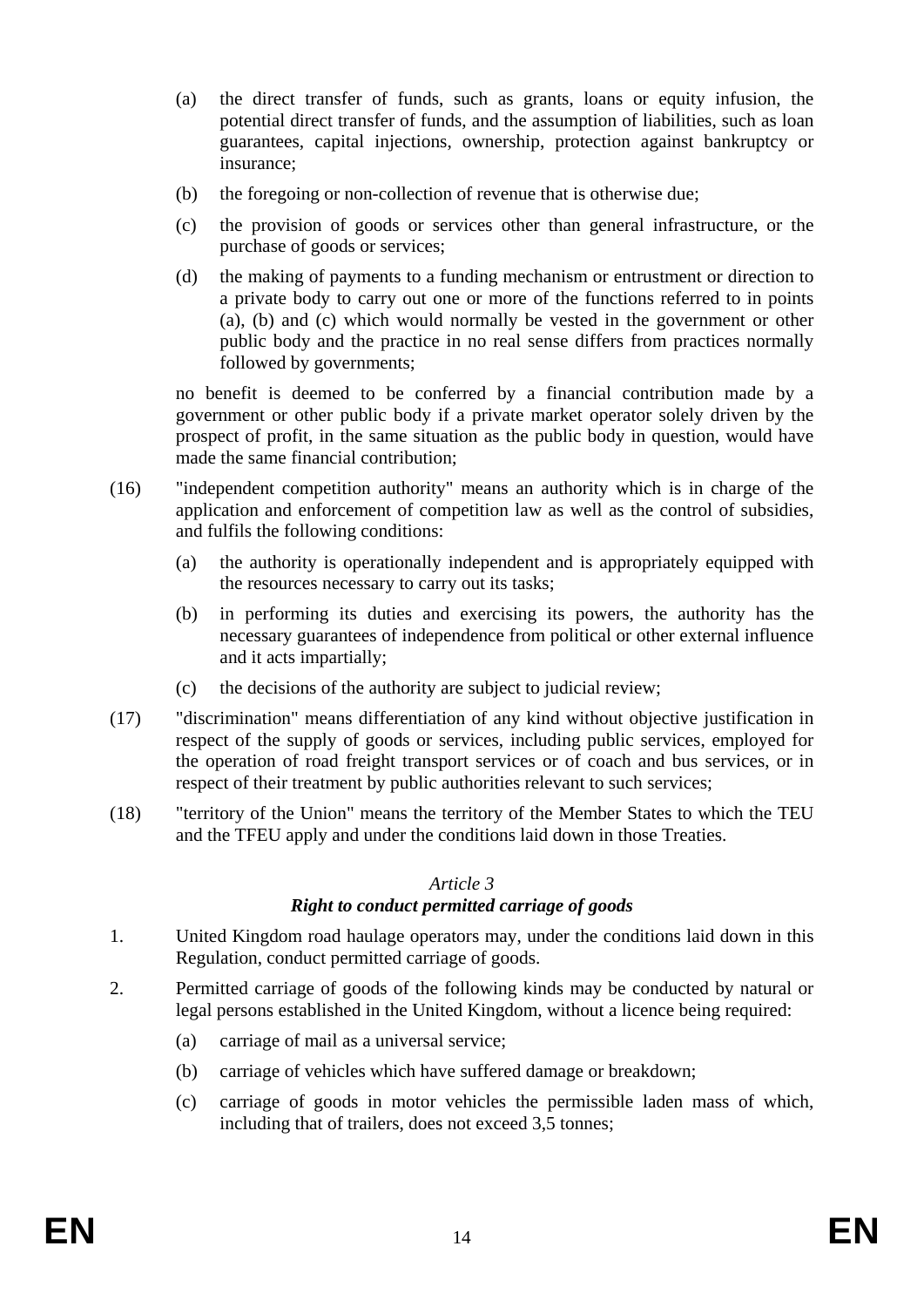- (d) carriage of medicinal products, appliances, equipment and other articles required for medical care in emergency relief, in particular for natural disasters;
- (e) carriage of goods provided that:
	- (i) the goods carried are the property of the undertaking or have been sold, bought, let out on hire or hired, produced, extracted, processed or repaired by the undertaking;
	- (ii) the purpose of the journey is to carry the goods to or from the undertaking or to move them, either inside or outside the undertaking for its own requirements;
	- (iii) motor vehicles used for such carriage are driven by personnel employed by, or put at the disposal of, the undertaking under a contractual obligation;
	- (iv) the vehicles carrying the goods are owned by the undertaking, have been bought by it on deferred terms or have been hired, provided that, in the last case, they meet the conditions set out in Directive 2006/1/EC; and
	- (v) such carriage is no more than ancillary to the overall activities of the undertaking.

## *Article 4*

## *Right to conduct regular and special regular coach and bus services*

- 1. United Kingdom coach and bus service operators may, under the conditions laid down in this Regulation, conduct permitted carriage of passengers by coach and bus constituting regular and special regular services.
- 2. United Kingdom coach and bus service operators shall be in possession of an authorisation issued prior to the date of application of this Regulation in accordance with Articles 6 to 11 of Regulation (EC) No 1073/2009 to conduct permitted regular and special regular coach and bus services for hire and reward.
- 3. The authorisations that remain valid under paragraph 2 of this Article may continue to be used for the purposes specified in paragraph 1 of this Article if they have been renewed under the same terms and conditions, or altered only in terms of stops, fares or schedule, and subject to the rules and procedures of Articles 6 to 11 of Regulation (EC) No 1073/2009 for a period of validity not extending beyond 30 June 2021.
- 4. Permitted carriage of passengers by coach and bus carried out by natural or legal persons established in the United Kingdom for non-commercial and non-profitmaking purposes may be conducted without a licence being required, where:
	- (a) the transport activity is only an ancillary activity for that natural or legal person; and
	- (b) the vehicles used are the property of that natural or legal person or have been obtained by that person on deferred terms or have been the subject of a longterm leasing contract, and are driven by a member of the staff of the natural or legal person, by the natural person himself, or by personnel employed by, or put at the disposal of, the undertaking under a contractual obligation.

Those transport operations shall be exempt from any system of authorisation within the Union, provided the person carrying out the activity is in possession of a national authorisation issued prior to the first day of application as set out in the first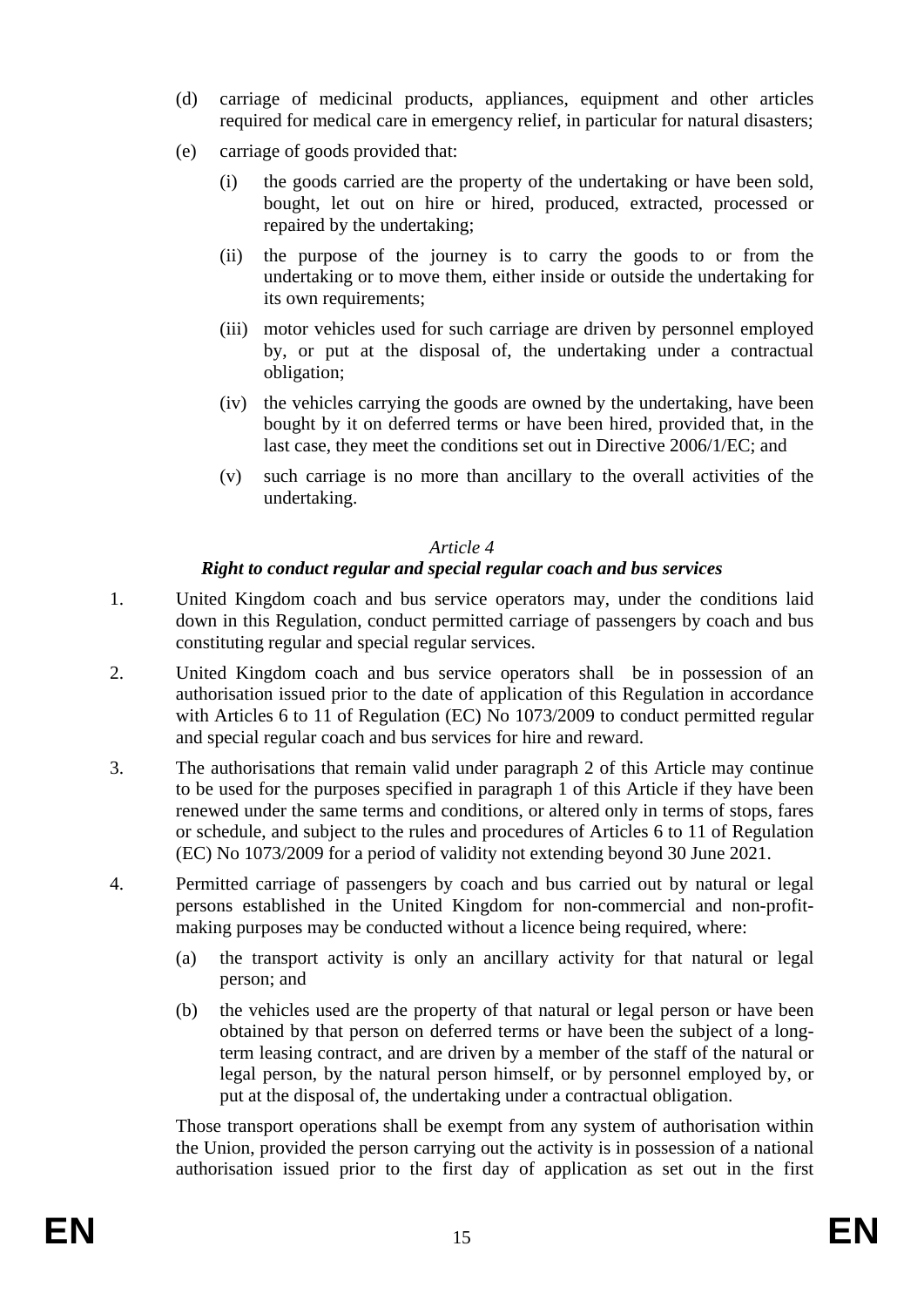subparagraph of Article 12(2) of this Regulation in accordance with Article 3(2) of Regulation (EC) No 1073/2009.

5. A change of vehicle, or an interruption of carriage to enable part of a journey to be made by another means of transport, shall not affect the application of this Regulation.

#### *Article 5 Bilateral agreements or arrangements*

The Member States shall neither negotiate nor enter into any bilateral agreements or arrangements with the United Kingdom on matters falling within the scope of this Regulation.

Without prejudice to existing multilateral arrangements, they shall not otherwise grant United Kingdom road haulage operators, or United Kingdom coach and bus service operators any rights other than those granted in this Regulation.

## *Article 6*

## *Social and technical rules*

In the course of a permitted carriage of goods or passengers by coach and bus in accordance with this Regulation, the following rules shall be complied with:

- (a) in respect of mobile workers and self-employed drivers, the requirements laid down by Member States in accordance with Directive 2002/15/EC of the European Parliament and of the Council<sup>[10](#page-16-0)</sup>;
- (b) in respect of certain social legislation relating to road transport, the requirements set out in Regulation (EC) No 561/2006 of the European Parliament and of the Council<sup>[11](#page-16-1)</sup>;
- (c) in respect of tachographs in road transport, the requirements set out in Regulation (EU) No 165/2014 of the European Parliament and of the Council<sup>[12](#page-16-2)</sup>;
- (d) in respect of drivers' initial qualification and periodic training, the requirements laid down by Member States in accordance with Directive 2003/59/EC of the European Parliament and the Council<sup>[13](#page-16-3)</sup>:

<span id="page-16-0"></span><sup>&</sup>lt;sup>10</sup> Directive 2002/15/EC of the European Parliament and of the Council of 11 March 2002 on the organisation of the working time of persons performing mobile road transport activities (OJ L 80, 23.3.2002, p. 35).

<span id="page-16-1"></span><sup>&</sup>lt;sup>11</sup> Regulation (EC) No 561/2006 of the European Parliament and of the Council of 15 March 2006 on the harmonisation of certain social legislation relating to road transport and amending Council Regulations (EEC) No 3821/85 and (EC) No 2135/98 and repealing Council Regulation (EEC) No 3820/85 (OJ L 102, 11.4.2006, p. 1).

<span id="page-16-2"></span><sup>&</sup>lt;sup>12</sup> Regulation (EU) No 165/2014 of the European Parliament and of the Council of 4 February 2014 on tachographs in road transport, repealing Council Regulation (EEC) No 3821/85 on recording equipment in road transport and amending Regulation (EC) No 561/2006 of the European Parliament and of the Council on the harmonisation of certain social legislation relating to road transport (OJ L 60, 28.2.2014, p. 1).

<span id="page-16-3"></span><sup>&</sup>lt;sup>13</sup> Directive 2003/59/EC of the European Parliament and of the Council of 15 July 2003 on the initial qualification and periodic training of drivers of certain road vehicles for the carriage of goods or passengers, amending Council Regulation (EEC) No 3820/85 and Council Directive 91/439/EEC and repealing Council Directive 76/914/EEC (OJ L 226, 10.9.2003, p. 4).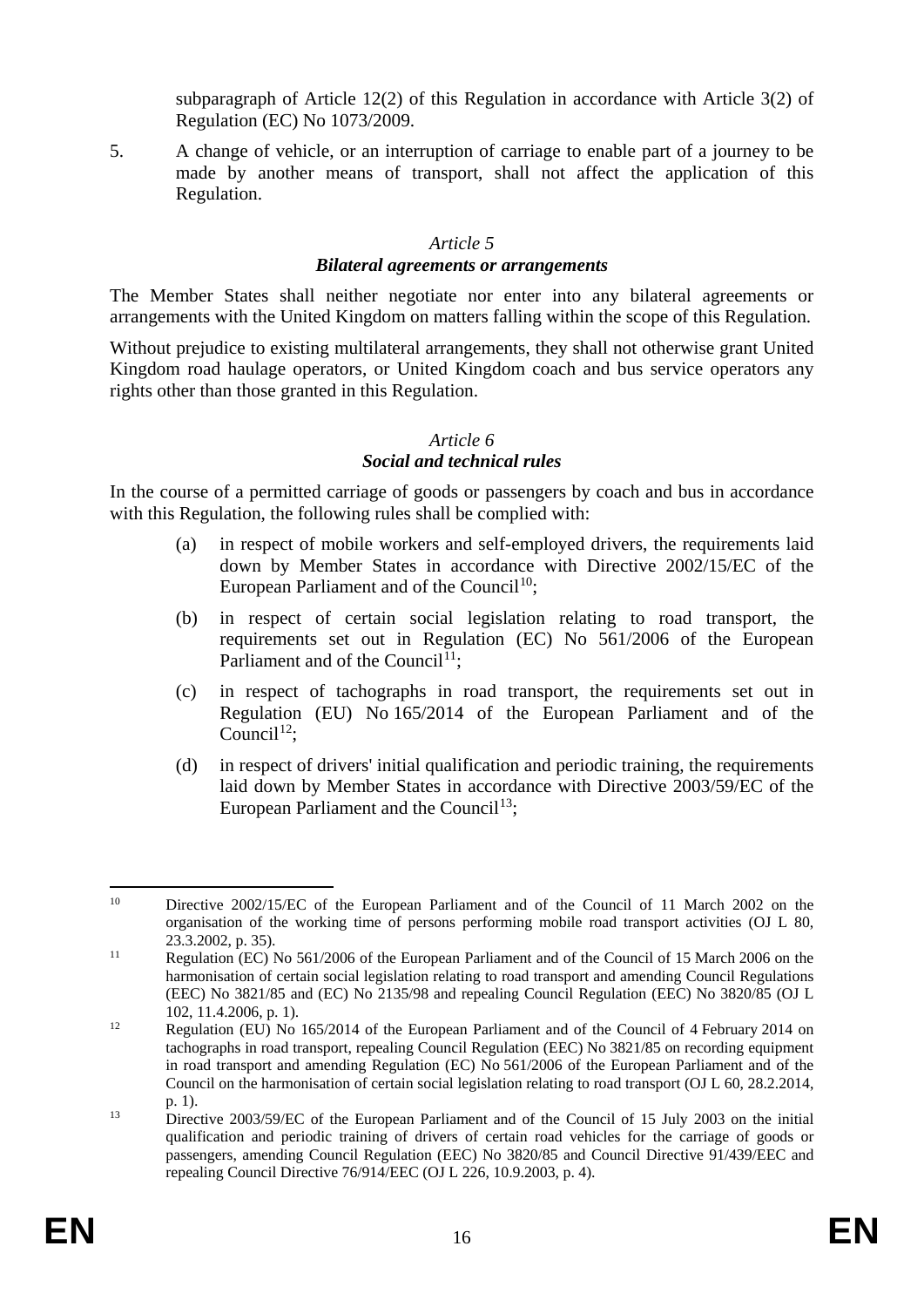- (e) in respect of the maximum authorised dimensions and weights of certain road vehicles, the requirements laid down by Member States in accordance with Council Directive 96/53/EC<sup>14</sup>;
- (f) in respect of the installation and use of speed limitation devices for certain categories of motor vehicles, the requirements laid down by Member States in accordance with Council Directive  $92/6/EEC^{15}$ ;
- (g) in respect of the compulsory use of safety belts and child restraint systems in vehicles, the requirements laid down by Member States in accordance with Council Directive  $91/671/EEC^{16}$  $91/671/EEC^{16}$  $91/671/EEC^{16}$ :
- (h) in respect of the posting of workers, the requirements laid down by Member States in accordance with Directive 96/71/EC of the European Parliament and of the Council<sup>17</sup>:
- (i) in respect of passenger rights, the requirements set out in Regulation (EU) No [18](#page-17-4)1/2011 of the European Parliament and of the Council<sup>18</sup>.

#### *Article 7 Equivalence of rights*

- 1. The Commission shall monitor the rights granted by the United Kingdom to Union road haulage operators and to Union coach and bus service operators and the conditions for their exercise.
- 2. Where the Commission determines that the rights granted by the United Kingdom to Union road haulage operators or to Union coach and bus service operators are not, de jure or de facto, equivalent to those granted to United Kingdom operators under this Regulation, or that those rights are not equally available to all Union road haulage operators or to all Union coach and bus service operators, it shall, without delay and in order to restore equivalence, adopt delegated acts in accordance with Article 11 to:
	- (a) suspend the application of Article 3(1) and (2) or Article 4(1) to (4) where no equivalent rights are granted to Union operators, or where the rights granted are minimal;
	- (b) establish limits to the allowable capacity available to United Kingdom road haulage operators, or United Kingdom coach and bus service operators, or to the number of journeys, or to both; or
	- (c) adopt operational restrictions related to the types of vehicles or conditions of circulation.

<span id="page-17-0"></span><sup>&</sup>lt;sup>14</sup> Council Directive 96/53/EC of 25 July 1996 laying down for certain road vehicles circulating within the Community the maximum authorized dimensions in national and international traffic and the maximum authorized weights in international traffic (OJ L 235, 17.9.1996, p. 59).

<span id="page-17-1"></span><sup>&</sup>lt;sup>15</sup> Council Directive 92/6/EEC of 10 February 1992 on the installation and use of speed limitation devices for certain categories of motor vehicles in the Community (OJ L 57, 2.3.1992, p. 27).

<span id="page-17-2"></span><sup>&</sup>lt;sup>16</sup> Council Directive 91/671/EEC of 16 December 1991 relating to the compulsory use of safety belts and child-restraint systems in vehicles (OJ L 373, 31.12.1991, p. 26).

<span id="page-17-3"></span><sup>&</sup>lt;sup>17</sup> Directive 96/71/EC of the European Parliament and of the Council of 16 December 1996 concerning the posting of workers in the framework of the provision of services (OJ L 18, 21.1.1997, p. 1).

<span id="page-17-4"></span><sup>&</sup>lt;sup>18</sup> Regulation (EU) No 181/2011 of the European Parliament and of the Council of 16 February 2011 concerning the rights of passengers in bus and coach transport and amending Regulation (EC) No 2006/2004 (OJ L 55, 28.2.2011, p. 1).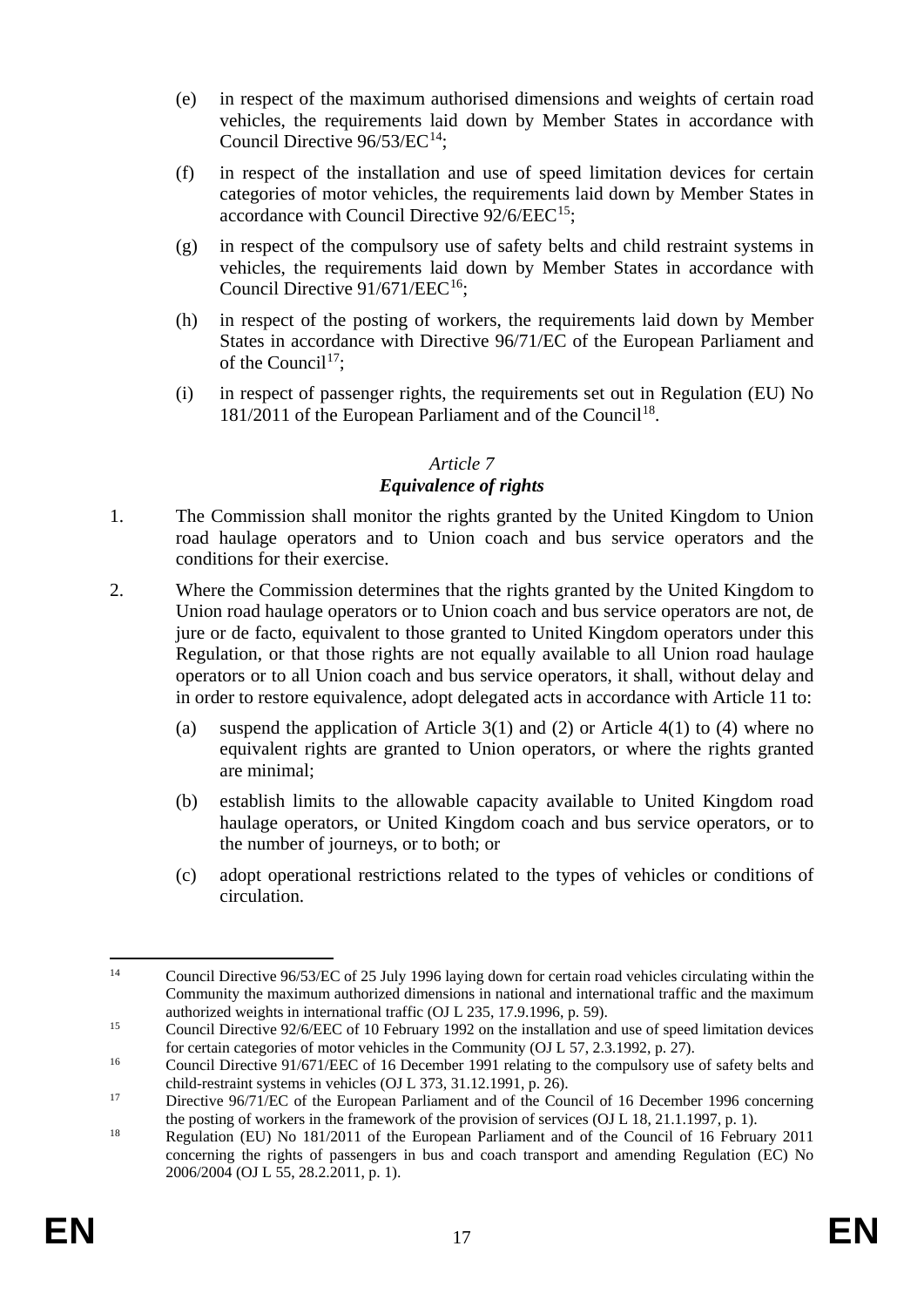# *Article 8*

#### *Fair competition*

- 1. The Commission shall monitor the conditions under which Union operators compete with United Kingdom operators for the provision of road freight transport services and coach and bus services covered by this Regulation.
- 2. Where the Commission determines that, as a result of any of the situations referred to in paragraph 3 of this Article, the conditions referred to in paragraph 1 of this Article are appreciably less favourable than those enjoyed by United Kingdom operators, it shall, without delay and in order to remedy that situation, adopt delegated acts in accordance with Article 11 to:
	- (a) suspend the application of Article 3(1) and (2) or Article 4(1) to (4) where the conditions of competition for United Kingdom road haulage operators, or United Kingdom bus and coach service operators, differ so much from those applying to Union operators that the provision of services by the latter is not economically viable for them;
	- (b) establish limits to the allowable capacity available to United Kingdom road haulage operators, or United Kingdom bus and coach service operators, or to the number of journeys, or to both; or
	- (c) adopt operational restrictions related to the types of vehicles or conditions of circulation.
- 3. The delegated acts referred to in paragraph 2 shall, under the conditions specified in that paragraph, be adopted to remedy the following situations:
	- (a) the granting of subsidies by the United Kingdom ;
	- (b) failure by the United Kingdom to have in place or to effectively apply competition law;
	- (c) failure by the United Kingdom to establish or maintain an independent competition authority;
	- (d) the application by the United Kingdom of standards on the protection of workers, safety, security or the environment which are inferior to those laid down in Union law or, in the absence of relevant provisions in Union law, inferior to those applied by all Member States or, in any event, inferior to relevant international standards;
	- (e) the application by the United Kingdom of standards relating to the granting of licences to road haulage operators or to coach and bus service operators which are inferior to those laid down in Regulation (EC) No 1071/2009;
	- (f) the application by the United Kingdom of standards relating to the qualification and training of professional drivers which are inferior to those laid down in Directive 2003/59/EC;
	- (g) the application by the United Kingdom of road charging and taxation rules that diverge from the rules laid down in Directive 1999/62/EC of the European Parliament and of the Council<sup>[19](#page-18-0)</sup>; and
	- (h) any form of discrimination against Union operators.

<span id="page-18-0"></span> <sup>19</sup> Directive 1999/62/EC of the European Parliament and of the Council of 17 June 1999 on the charging of heavy goods vehicles for the use of certain infrastructures (OJ L 187, 20.7.1999, p. 42).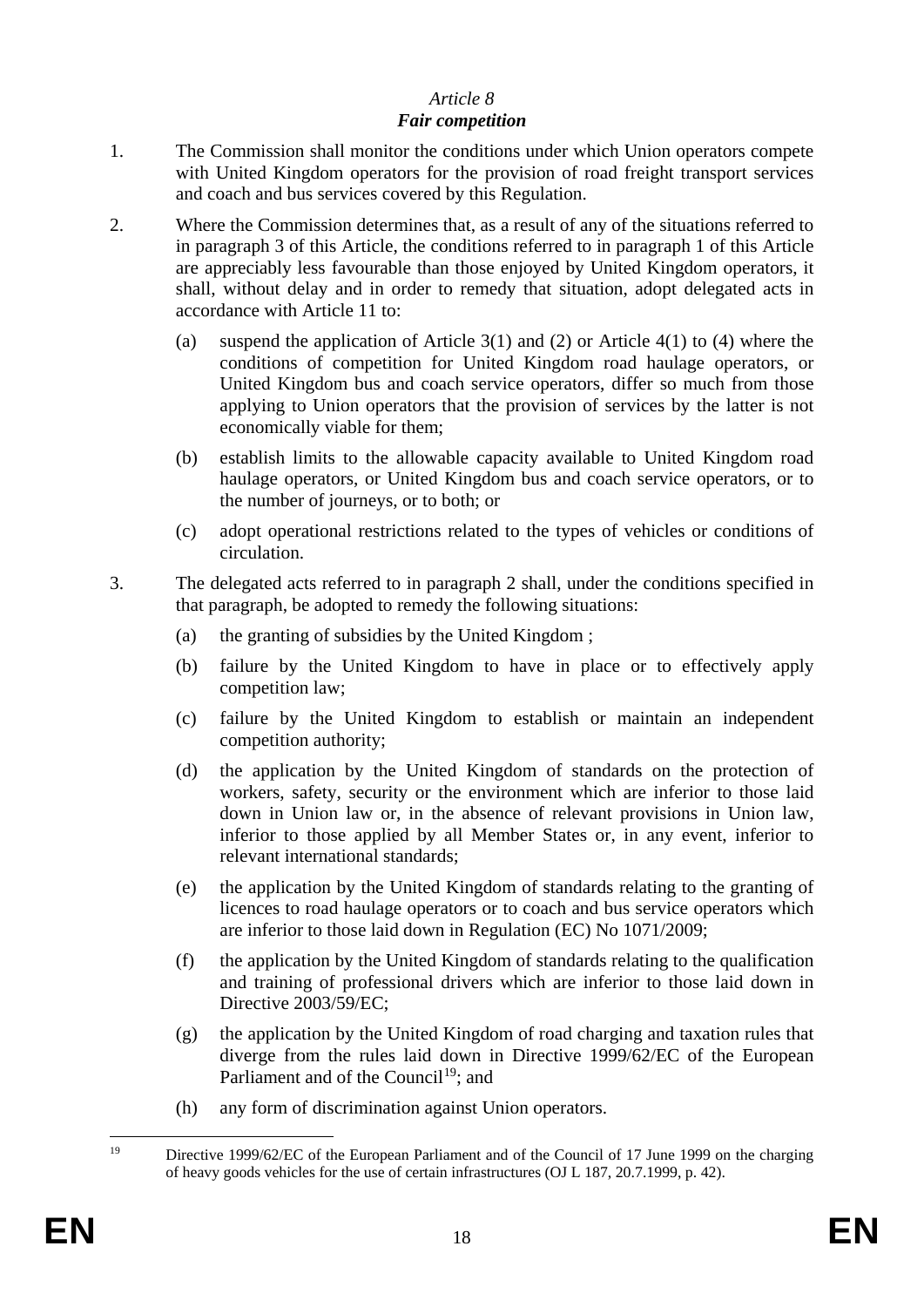4. For the purposes of paragraph 1, the Commission may request information from the competent authorities of the United Kingdom or from United Kingdom operators. Where they do not provide the information requested within the reasonable period prescribed by the Commission, or provide incomplete information, the Commission may proceed in accordance with paragraph 2.

#### *Article 9*

#### *Extension of Regulations (EC) No 1072/2009 and (EC) No 1073/2009*

- 1. In the context of the carriage of goods between the territory of the Union and the territory of the United Kingdom undertaken by a Union road haulage operator that relies on rights granted by the United Kingdom, as referred to in Article 7 of this Regulation, equivalent to those granted under this Regulation, Regulation (EC) No 1072/2009 shall apply to the part of the journey on the territory of the Member State of loading or unloading.
- 2. In the context of the carriage of passengers between the territory of the Union and the territory of the United Kingdom undertaken by a Union coach and bus service operator that relies on rights granted by the United Kingdom, as referred to in Article 7 of this Regulation, equivalent to those granted under this Regulation, Regulation (EC) No 1073/2009 shall apply to the part of the journey on the territory of the Member State of picking up or setting down.

#### *Article 10*

#### *Consultation and cooperation*

- 1. The competent authorities of the Member States shall consult and cooperate with the competent authorities of the United Kingdom as necessary in order to ensure the implementation of this Regulation.
- 2. Member States shall, upon request, provide the Commission, without undue delay, any information obtained pursuant to paragraph 1 of this Article or any other information relevant for the implementation of Articles 7 and 8.

## *Article 11 Exercise of the delegation*

- 1. The power to adopt delegated acts referred to in Articles 7(2) and 8(2) shall be conferred on the Commission until 30 June 2021.
- 2. Before adopting a delegated act under Article 7(2) or 8(2), the Commission shall consult experts designated by each Member State in line with the principles laid down in the Interinstitutional Agreement of 13 April 2016 on Better Law-Making.
- 3. As soon as it adopts a delegated act, the Commission shall notify it simultaneously to the European Parliament and to the Council.

#### *Article 12 Entry into force and application*

1. This Regulation shall enter into force on the day following that of its publication in the *Official Journal of the European Union*.